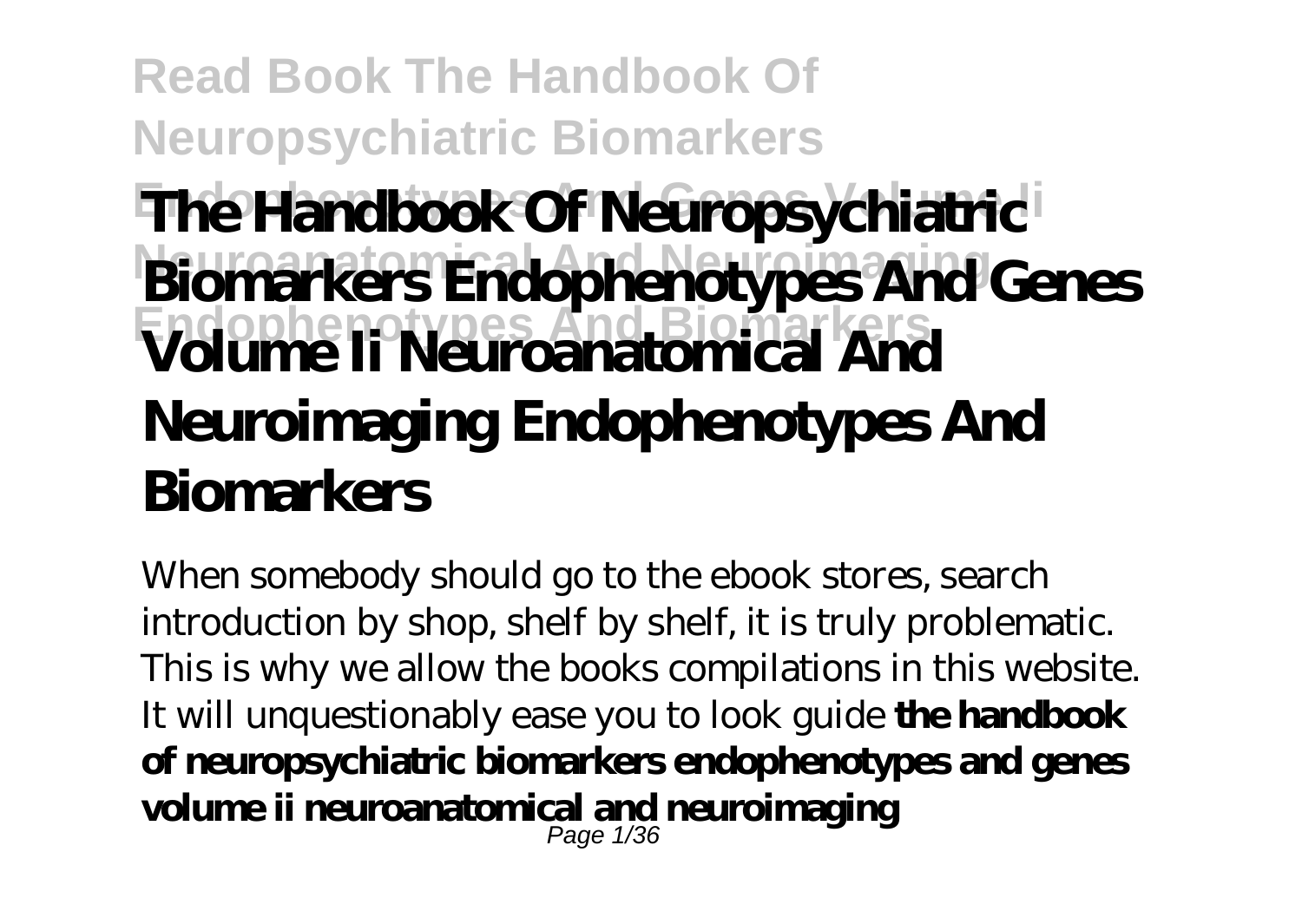#### **Endophenotypes and biomarkers** as you such as.  $\eta$  e

**Neuroanatomical And Neuroimaging** By searching the title, publisher, or authors of guide you in Endophenotics, passistics, or did Biographenotics, contains the set of states of states of states of the house, workplace, or perhaps in your method can be every best area within net connections. If you mean to download and install the the handbook of neuropsychiatric biomarkers endophenotypes and genes volume ii neuroanatomical and neuroimaging endophenotypes and biomarkers, it is categorically easy then, since currently we extend the member to purchase and create bargains to download and install the handbook of neuropsychiatric biomarkers endophenotypes and genes volume ii neuroanatomical and neuroimaging endophenotypes and biomarkers hence Page 2/36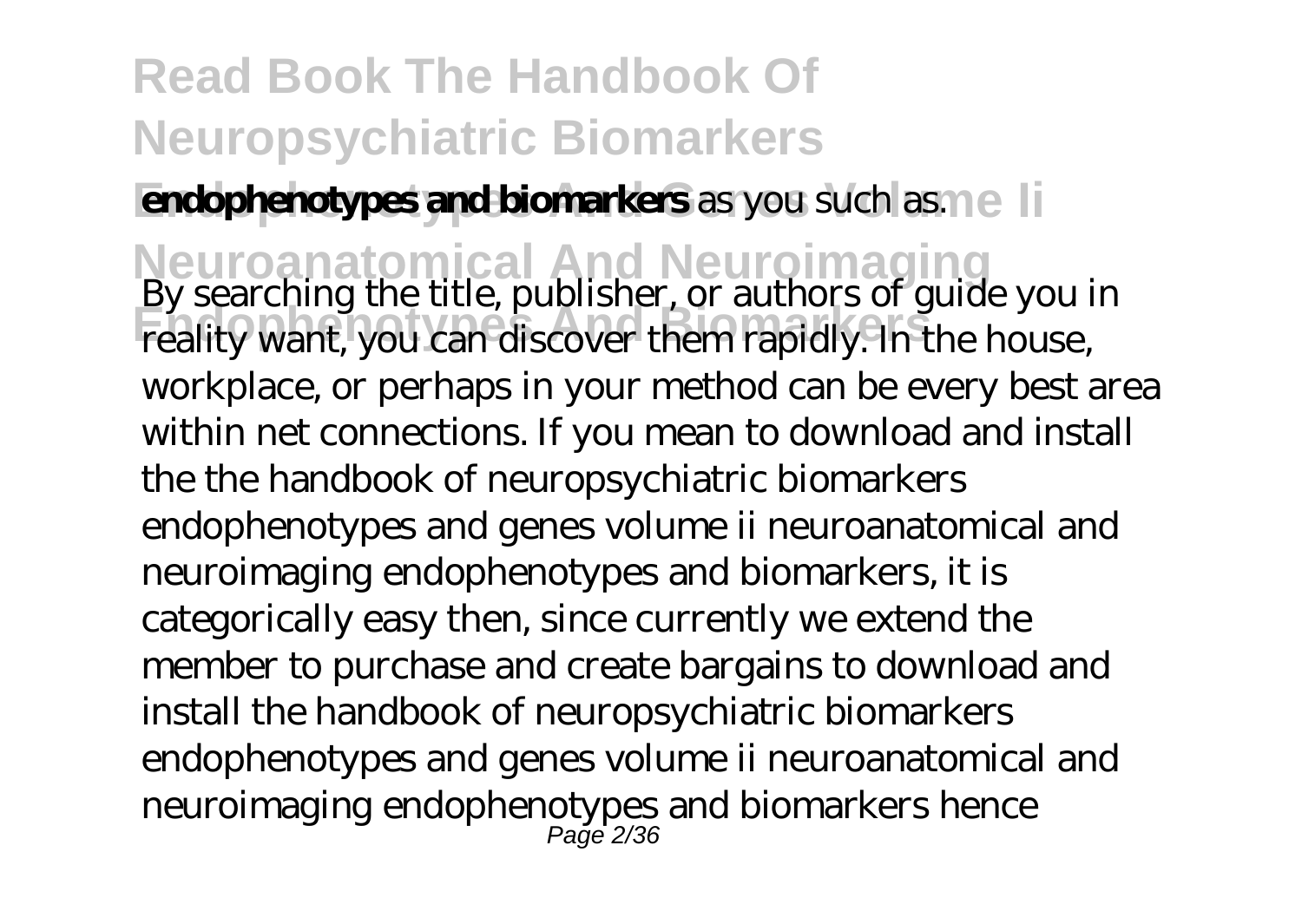**Read Book The Handbook Of Neuropsychiatric Biomarkers Eimple!**phenotypes And Genes Volume li Neuroanatomical And Neuroimaging<br>
<u>Scott Holbrook, MD</u><br>
Novel Biomarkers for Neuroimaging'; Scott Holbrook, MD **EXECUTE AND THE BIOMARKERS** OF TREADING AND AND AND MRI to learn biomarkers of neuropsychiatric disorders Understanding the neurological and biochemical factors underlying neuropsychiatric disorders What Are Biomarkers And Why Are They Important? *Minute Lecture: What are biomarkers?* **Searching for Biomarkers of Stress Related Mental Illness and Suicidality What to Eat to Improve Your Memory | Max Lugavere on Health Theory** Why are biomarkers important in treating depression? *John Gabrieli, Predictive Neuroimaging and Precision Medicine for Neuropsychiatric Treatments*

Games for the Brain by Barbara Sahakian<u>Biomarker</u>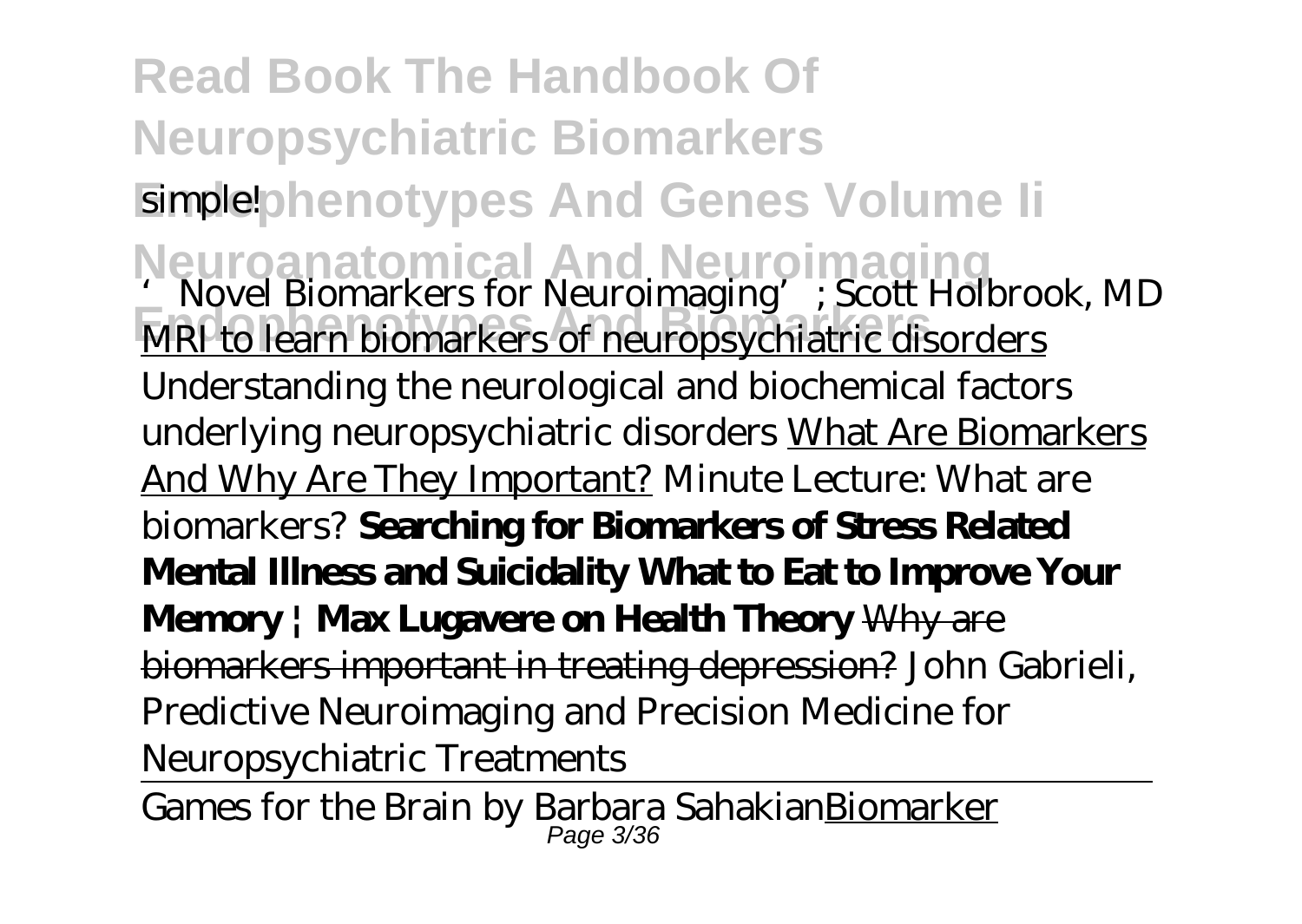Terminology: Speaking the Same Language Biohacking **Neuroanatomical And Neuroimaging** Protocols For Optimizing Your Day with Dr. Olli Sovijärvi **Chastles And Biomark Conditions**<br>
O'Neill (3/10) These Nutrients Boost Stem Cell Function \"Diabetes \u0026 High Blood Pressure\" by Barbara **Autoimmune Neuropsychiatric Disorders - PANS/PANDAS** *A Summary of 3 Important Autoimmune Neuropsychiatric Disorders for Psychiatrists – Dr. Sanil Rege* Kay Tye - Meaning of Life - Neuroscience and the Search for Meaning The hidden side of clinical trials | Sile Lane | TEDxMadrid Understanding Biomarkers Biomarkers in Depression, Anxiety and ADHD (Brain Resource by Dr. Evian Gordon) Pediatric Sepsis | Pediatric Grand Round - Mattel Children's Hospital UCLA

The Future Of Depression Treatment<u>2019 FNIH Biomarkers</u>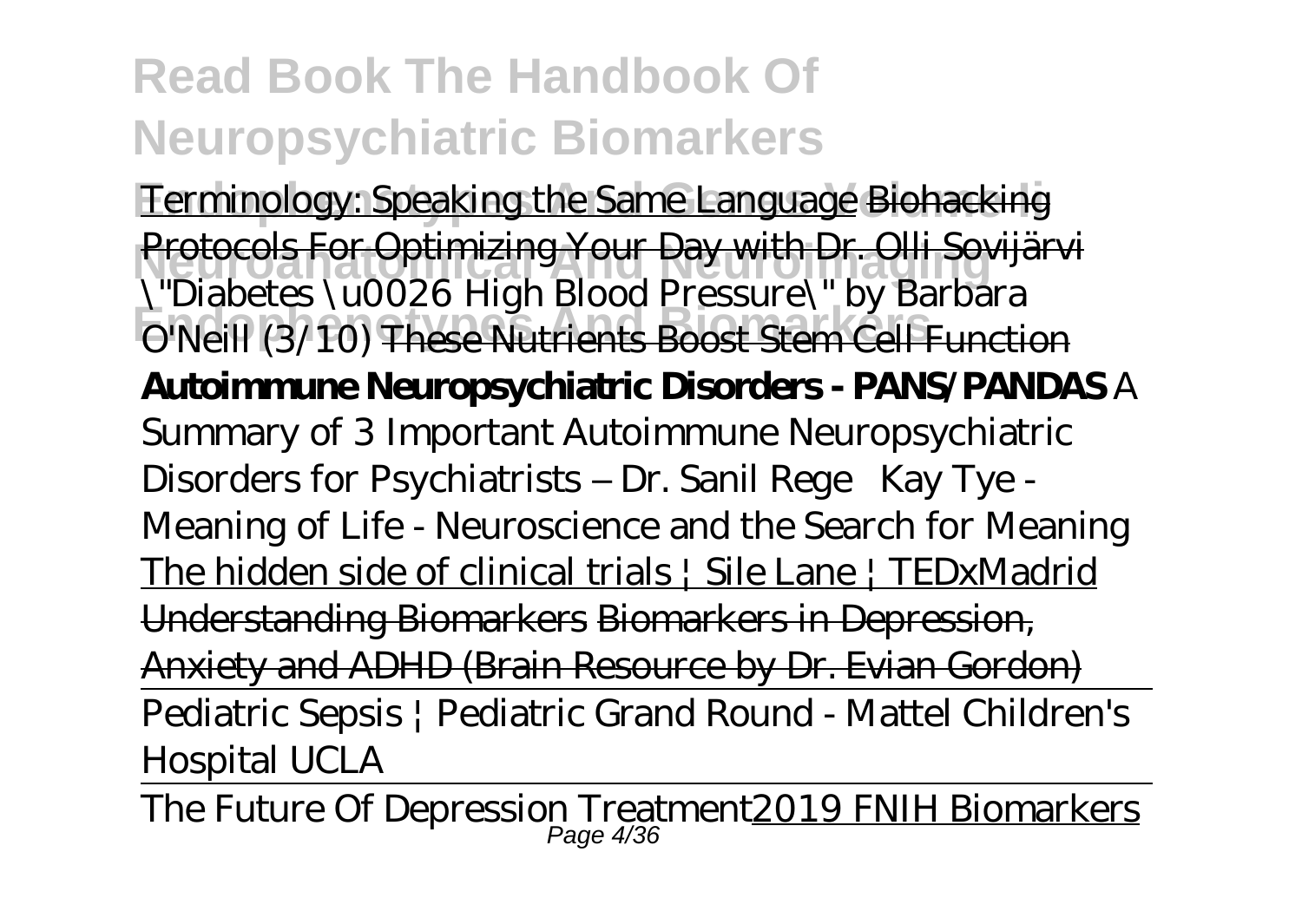**Consortium Neuroscience Symposium Session 2 - Fluid Biomarkers Jed Fahey, Sc.D. on Isothiocyanates, the Nrf2 Endophenoty**, *Endophenotely* Computational Neuropsychiatry Neuroscience and the Pathway, Moringa \u0026 Sulforaphane Supplementation politics of mental health 2019 FNIH Biomarkers Consortium Neuroscience Symposium Session 4 - EEG Biomarkers Modeling neuropsychiatric disorders in the mouse | Mario Capecchi | TEDxGeorgeSchool *Patient case of autoimmune neuropsychiatric disorders* Biomarkers in clinical research: What does it mean and how do I prepare?

The Handbook Of Neuropsychiatric Biomarkers The Handbook of Neuropsychiatric Biomarkers, Endophenotypes and Genes: Amazon.co.uk: Michael S. Ritsner: Books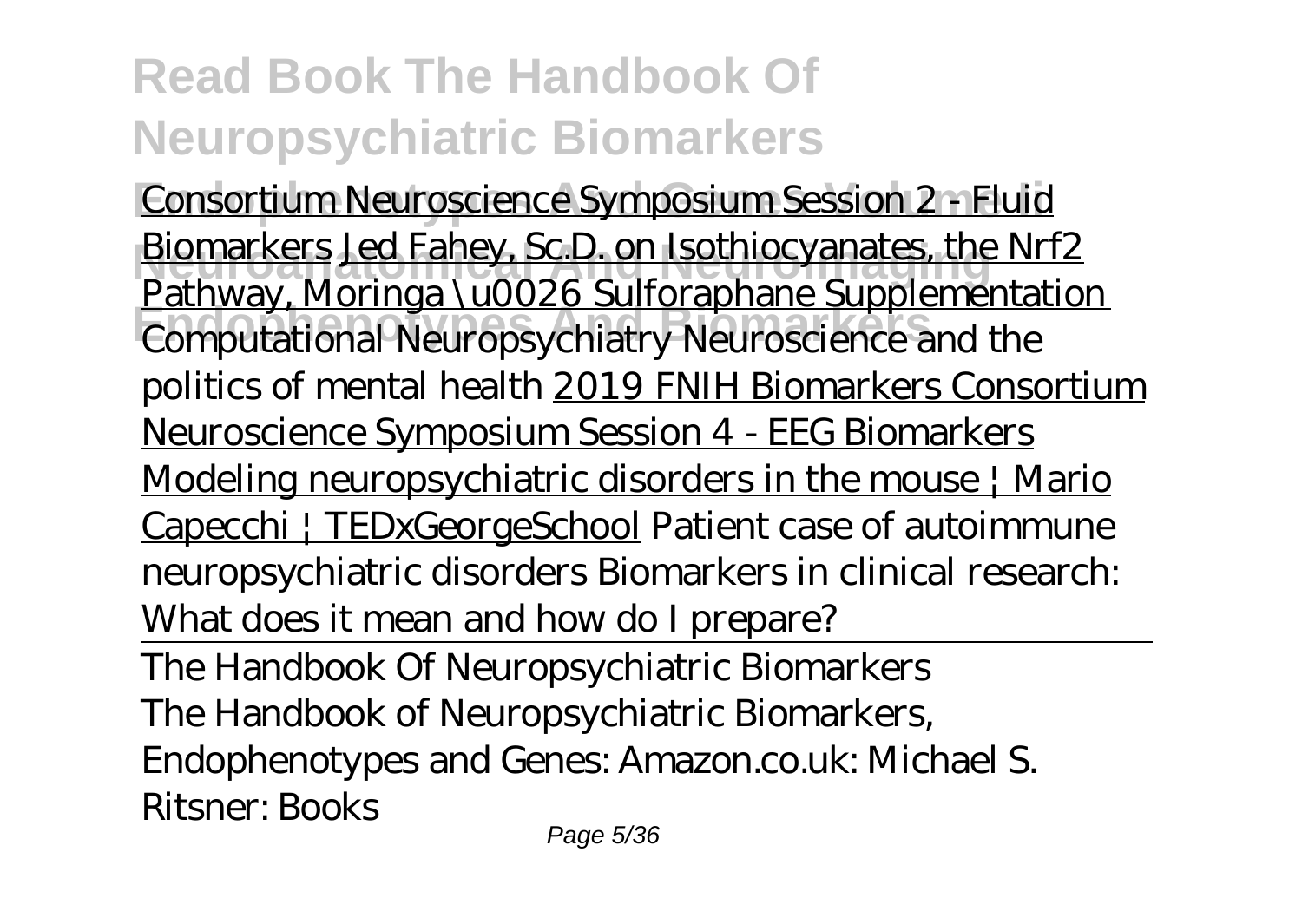**Read Book The Handbook Of Neuropsychiatric Biomarkers Endophenotypes And Genes Volume Ii Neuroanatomical And Neuroimaging** The Handbook of Neuropsychiatric Biomarkers ... The book is organized into four interconnected volumes: "Neuropsychological Endophenotypes and Biomarkers" (with overview of methodological issues of the biomarker and endophenotype approaches in neuropsychiatry and some technological advances), "Neuroanatomical and Neuroimaging Endophenotypes and Biomarkers", "Metabolic and Peripheral Biomarkers" and "Molecular Genetic and Genomic Markers".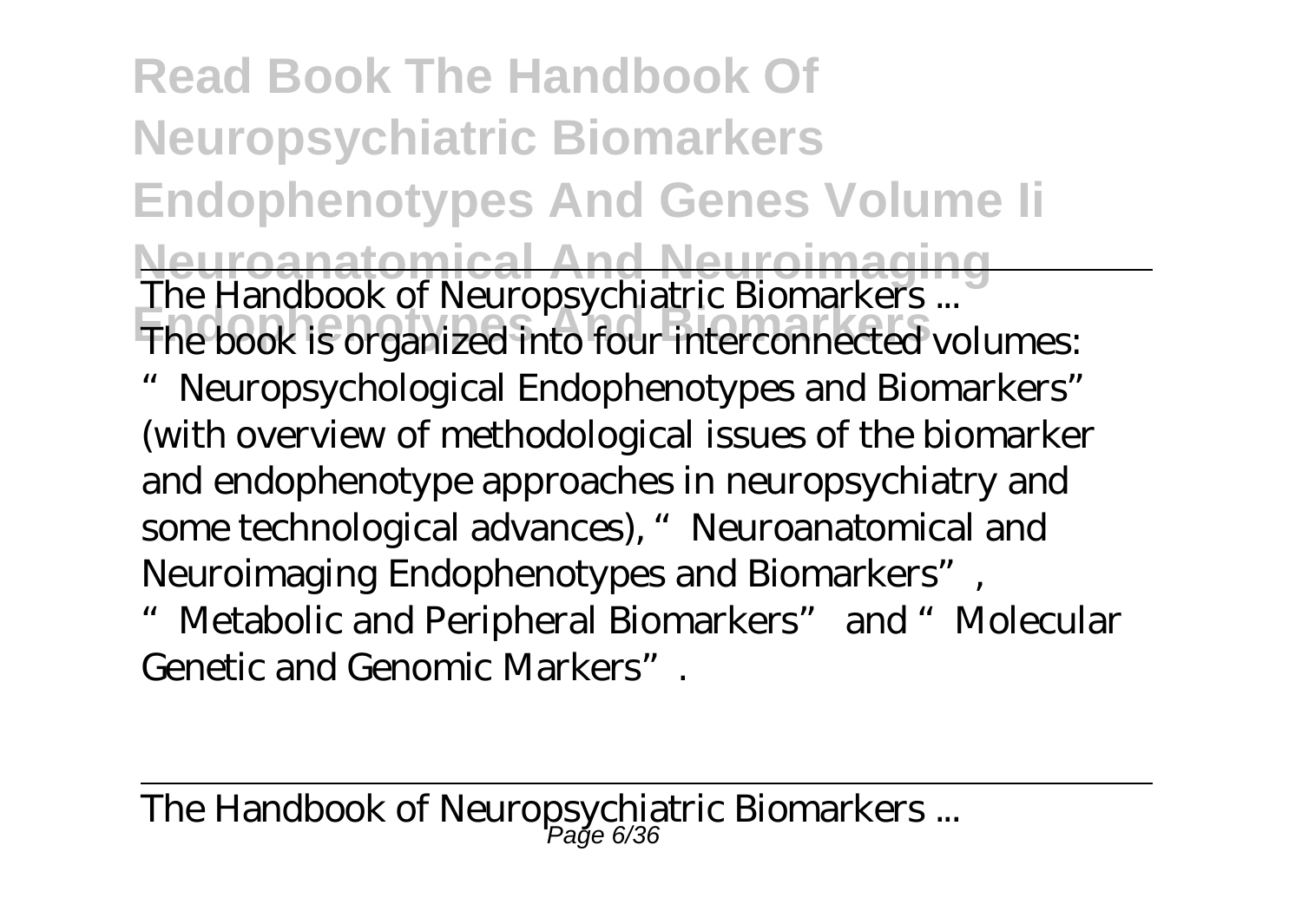The Handbook of Neuropsychiatric Biomarkers, mell **Endophenotypes and Genes: Volume I: Neuropsychological Michael ... Endophenotypes** And Biomarkers Endophenotypes and Biomarkers: 1: Amazon.co.uk: Ritsner,

The Handbook of Neuropsychiatric Biomarkers ... The Handbook of Neuropsychiatric Biomarkers, Endophenotypes and Genes. : Michael Ritsner. Springer Science & Business Media, Apr 21, 2009 - Medical - 273 pages. 0 Reviews. Neuropsychiatric...

The Handbook of Neuropsychiatric Biomarkers ... Page 7/36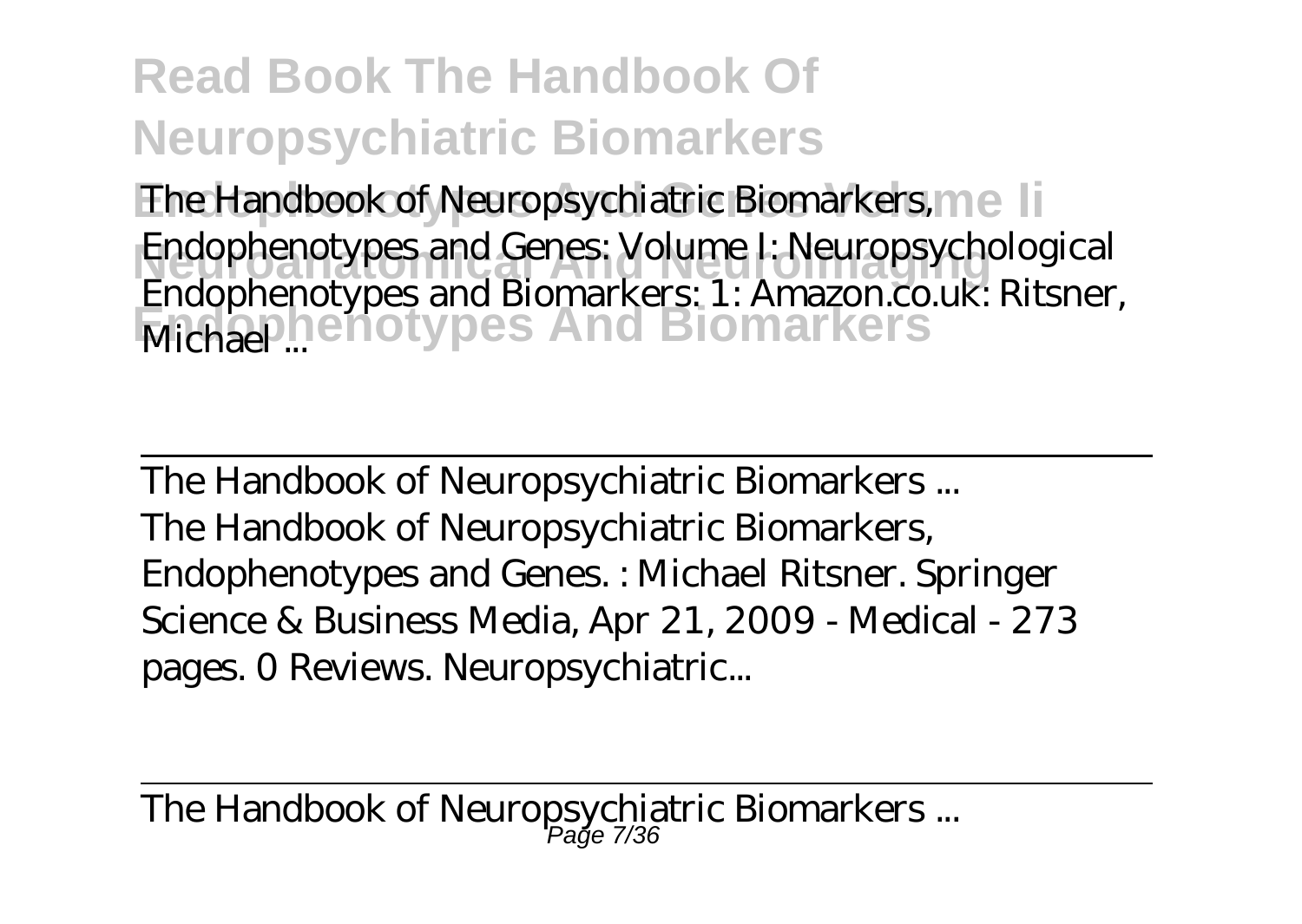The Handbook of Neuropsychiatric Biomarkers, mell Endophenotypes and Genes: Volume IV: Molecular Genetic **Endophenotypes And Biomarkers** Books and Genomic Markers: 4: Amazon.co.uk: Ritsner, Michael S.:

The Handbook of Neuropsychiatric Biomarkers ... The Handbook of Neuropsychiatric Biomarkers, Endophenotypes and Genes: Volume III: Metabolic and Peripheral Biomarkers: Amazon.co.uk: Ritsner, Michael: Books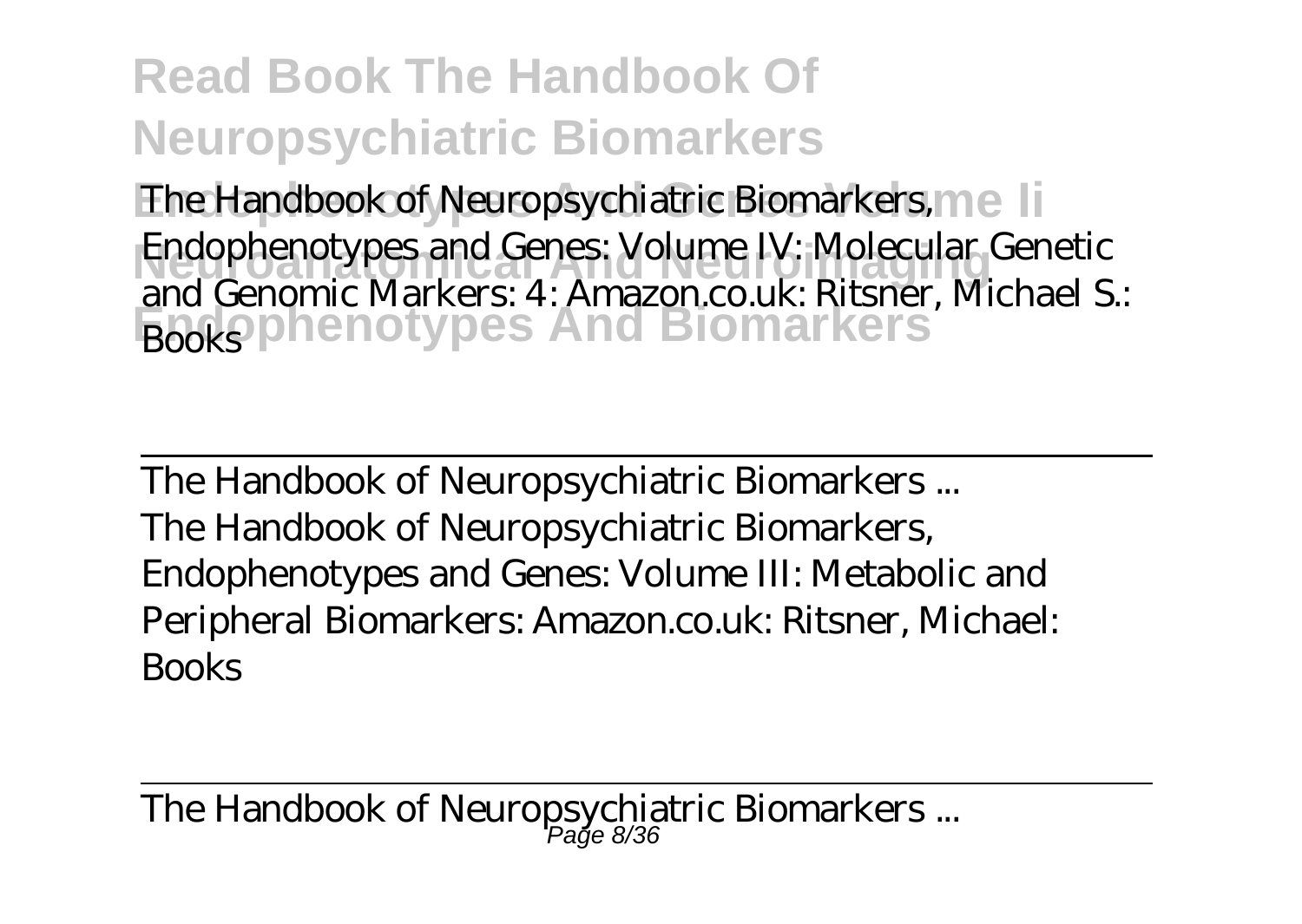The Handbook of Neuropsychiatric Biomarkers, mell Endophenotypes and Genes: Volume IV: Molecular Genetic **Endophenotypes And Biomarkers** Books and Genomic Markers: 4: Amazon.co.uk: Michael S. Ritsner:

The Handbook of Neuropsychiatric Biomarkers ... The Handbook of Neuropsychiatric Biomarkers, Endophenotypes and Genes: Volume III: Metabolic and Peripheral Biomarkers eBook: Ritsner, Michael: Amazon.co.uk: Kindle Store

The Handbook of Neuropsychiatric Biomarkers ... Page 9/36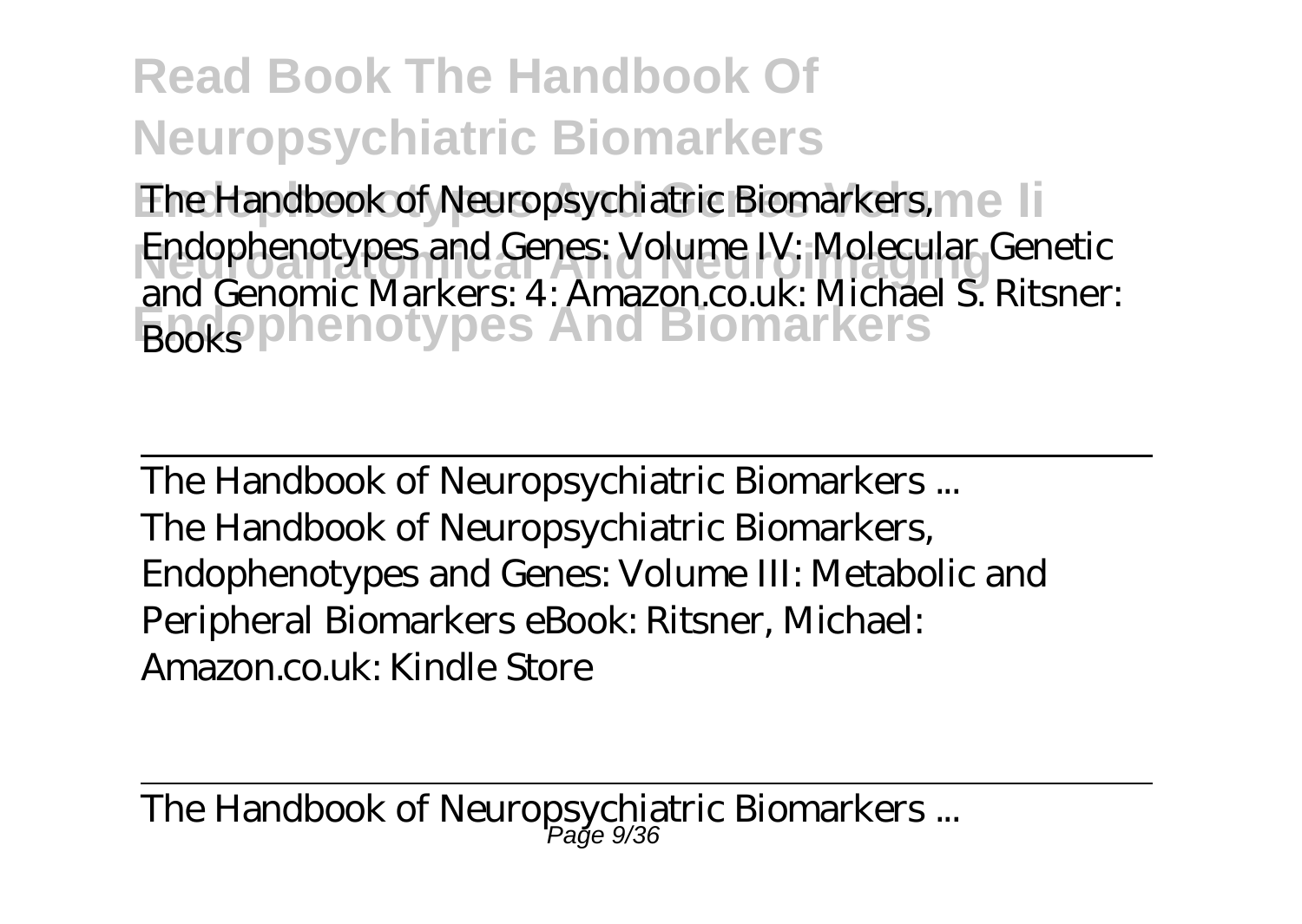**Buy The Handbook of Neuropsychiatric Biomarkers,** Endophenotypes and Genes by Michael Ritsner from Waterstones Cody: Sheri and Soncet Horry on orders over £20. Waterstones today! Click and Collect from your local

The Handbook of Neuropsychiatric Biomarkers ... This four-volume handbook is intended for a broad spectrum of readers including neuroscientists, psychiatrists, neurologists, endocrinologists, pharmacologists, clinical psychologists, general practitioners, geriatricians, health care providers in the field of neurology and mental health interested in trends that have crystallized in the last decade, and trends that can be expected to further evolve in the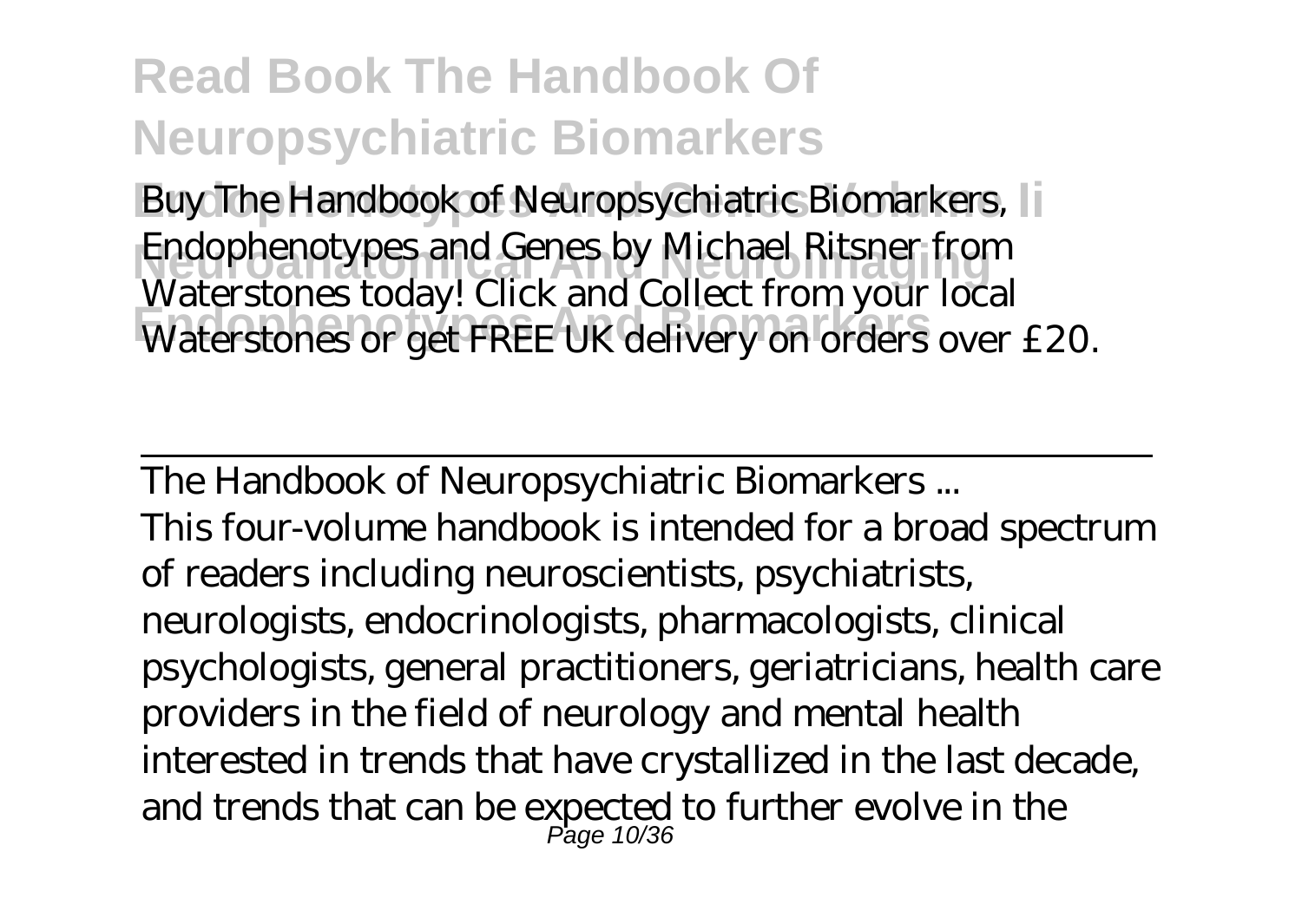# **Read Book The Handbook Of Neuropsychiatric Biomarkers Eoming years. otypes And Genes Volume li Neuroanatomical And Neuroimaging**

The Handbook of Neuropsychiatric Biomarkers ... Neuropsychiatric disorders such as schizophrenia, mood disorders, Alzheimer's disease, epilepsy, alcoholism, substance abuse and others are some of the most debilitating illnesses worldwide characterizing by the complexity of the causes, and lacking the laboratory tests that may promote diagnostic and prognostic procedures. Recent advances in neuroscience, genomic, genetic, proteomic and ...

The Handbook of Neuropsychiatric Biomarkers ...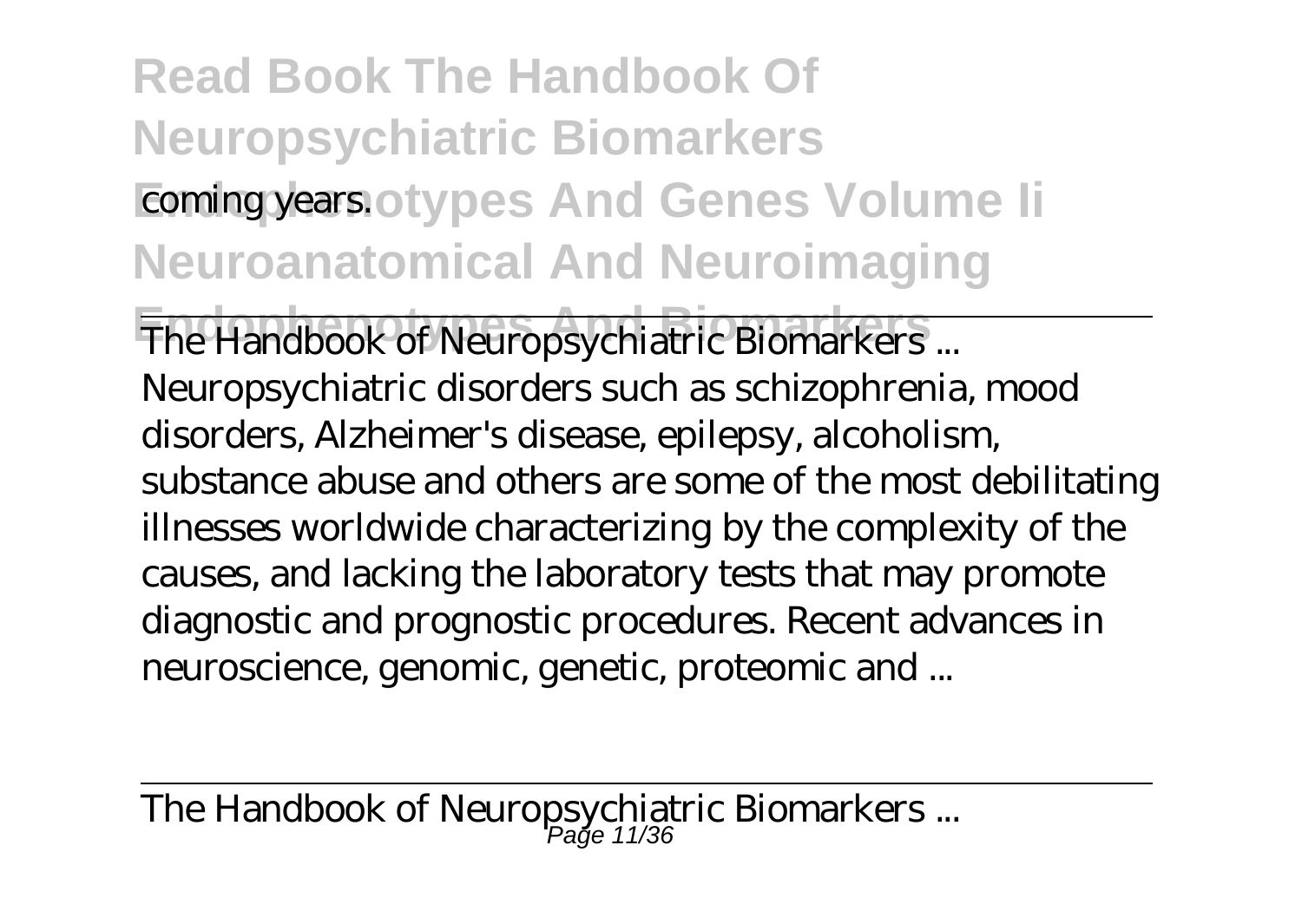The Handbook of Neuropsychiatric Biomarkers, mell **Endophenotypes and Genes: Volume I: Neuropsychological Endophenotypes And Biomarkers** Amazon.com.au. \*FREE\* shipping on eligible orders. The Endophenotypes and Biomarkers: 01 [Ritsner, Michael] on Handbook of Neuropsychiatric Biomarkers, Endophenotypes and Genes: Volume I: Neuropsychological Endophenotypes and Biomarkers: 01

The Handbook of Neuropsychiatric Biomarkers ... The Handbook of Neuropsychiatric Biomarkers, Endophenotypes and Genes: Volume II: Neuroanatomical and Neuroimaging Endophenotypes and Biomarkers eBook: Ritsner, Michael S.: Amazon.com.au: Kindle Store Page 12/36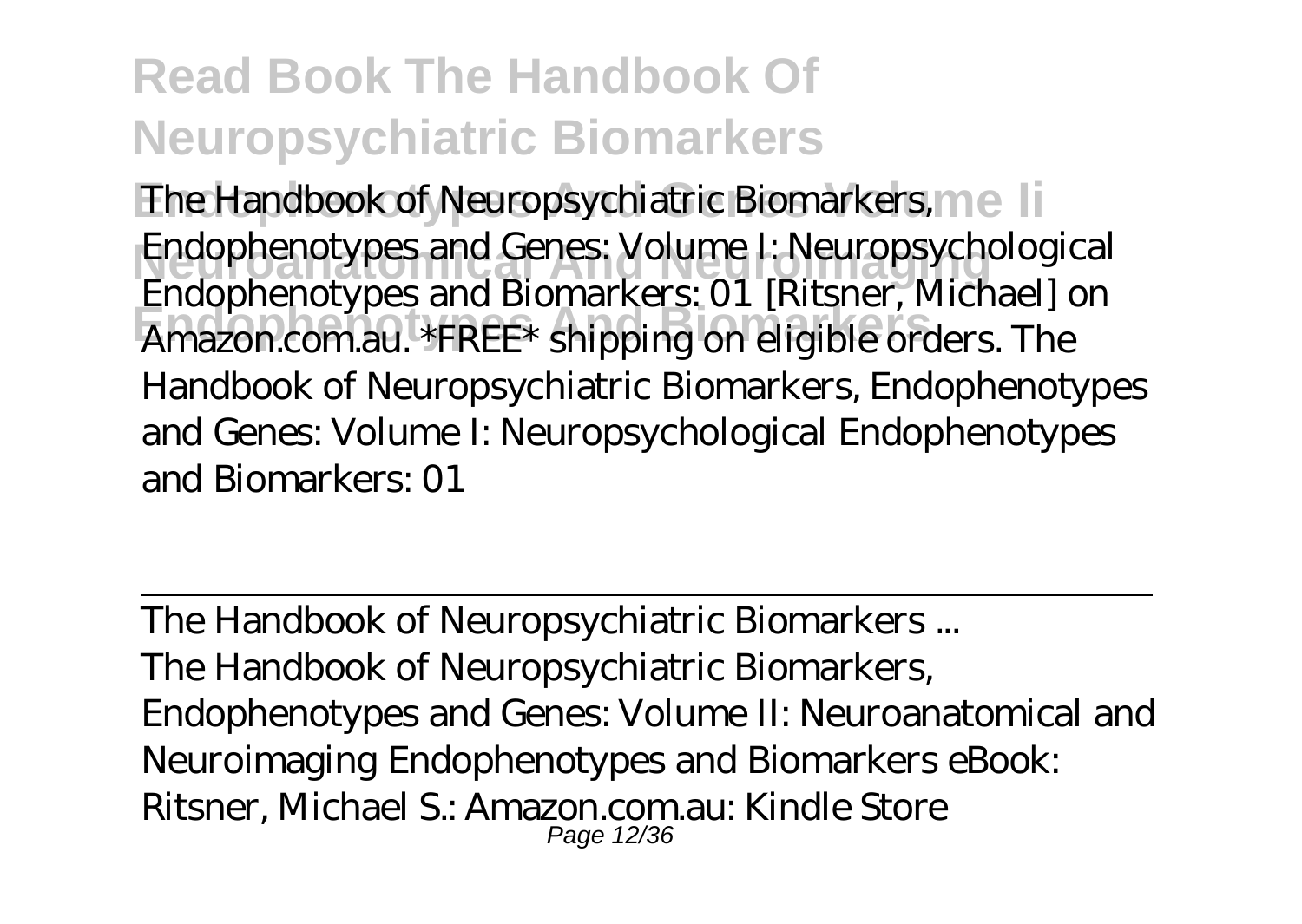**Read Book The Handbook Of Neuropsychiatric Biomarkers Endophenotypes And Genes Volume Ii Neuroanatomical And Neuroimaging** The Handbook of Neuropsychiatric Biomarkers ... Find many great new & used options and get the best deals for The Handbook of Neuropsychiatric Biomarkers, Endophenotypes and Genes : Volume II: Neuroanatomical and Neuroimaging Endophenotypes and Biomarkers (2009, Hardcover) at the best online prices at eBay! Free shipping for many products!

Neuropsychiatric disorders such as schizophrenia, mood disorders, Alzheimer's disease, epilepsy, alcoholism,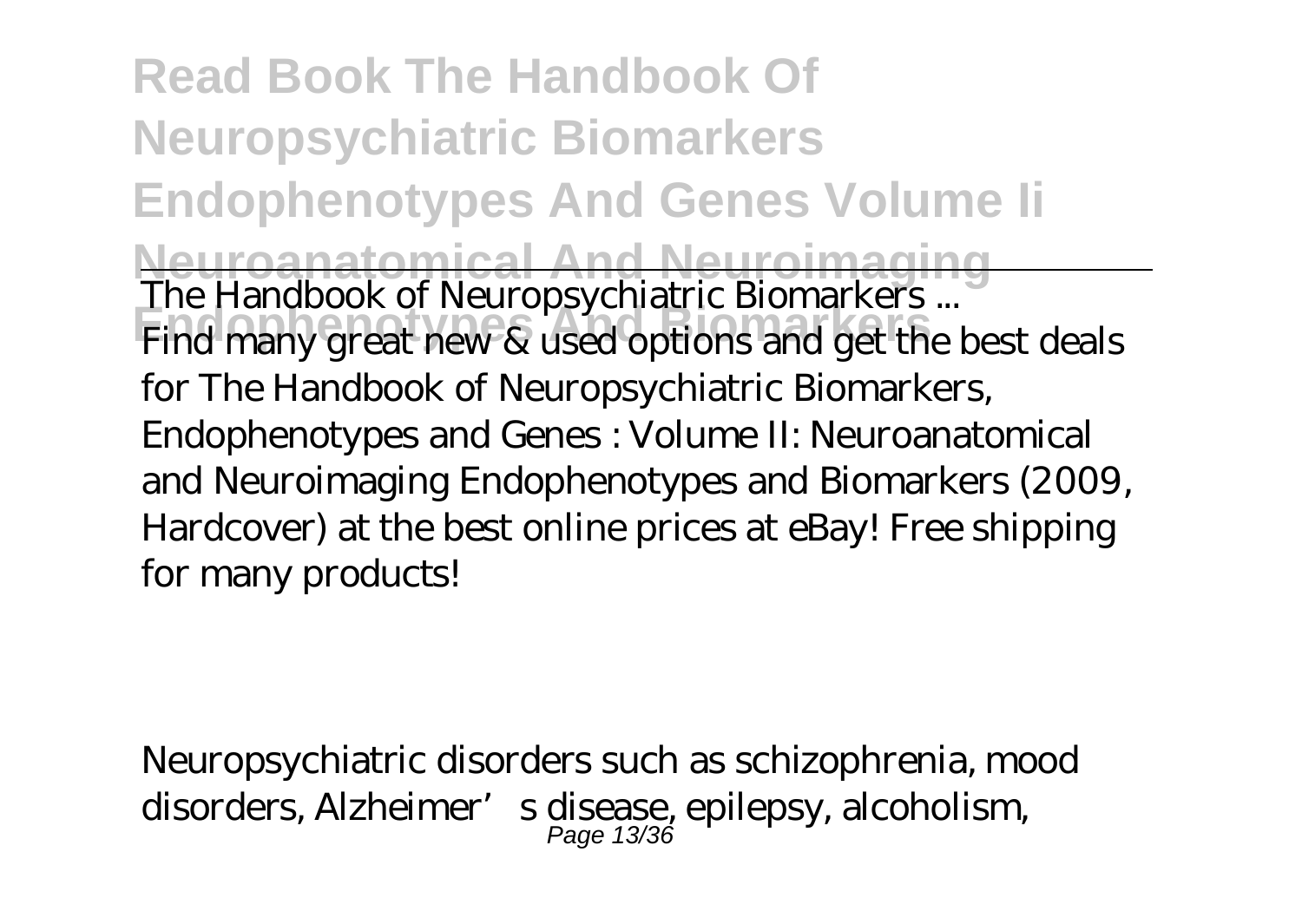substance abuse and others are some of the most debilitating illnesses worldwide characterizing by the complexity of the diagnostic and prognostic procedures. Recent advances in causes, and lacking the laboratory tests that may promote neuroscience, genomic, genetic, proteomic and metabolomic knowledge and technologies have opened the way to searching biomarkers and endophenotypes, which may offer powerful and exciting opportunity to understand the etiology and the underlying pathophysiological mechanisms of neuropsychiatric disorders. The challenge now is to translate these advances into meaningful diagnostic and therapeutic advances. This book offers a broad synthesis of the current knowledge about diverse topics of the biomarker and endophenotype strategies in neuropsychiatry. The book is Page 14/36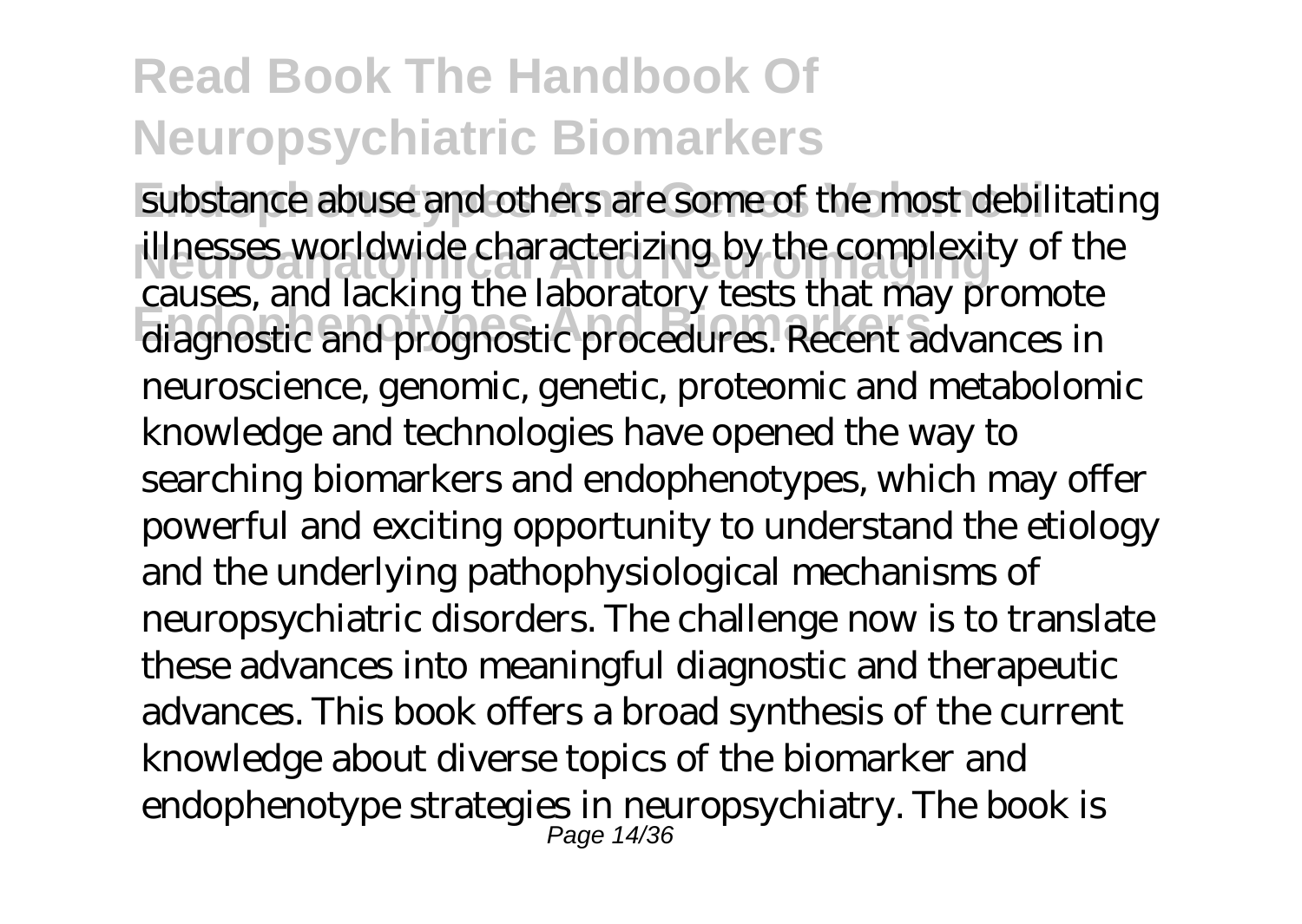organized into four interconnected volumes: I ume Ii **Neuroanatomical And Neuroimaging** "Neuropsychological Endophenotypes and Biomarkers" **Endophenotypes And Biomarkers** and endophenotype approaches in neuropsychiatry and (with overview of methodological issues of the biomarker some technological advances), "Neuroanatomical and Neuroimaging Endophenotypes and Biomarkers",

"Metabolic and Peripheral Biomarkers" and "Molecular Genetic and Genomic Markers". The contributors are internationally and nationally recognized researchers and experts from 16 countries. This four-volume handbook is intended for a broad spectrum of readers including neuroscientists, psychiatrists, neurologists, endocrinologists, pharmacologists, clinical psychologists, general practitioners, geriatricians, health care providers in the field of neurology Page 15/36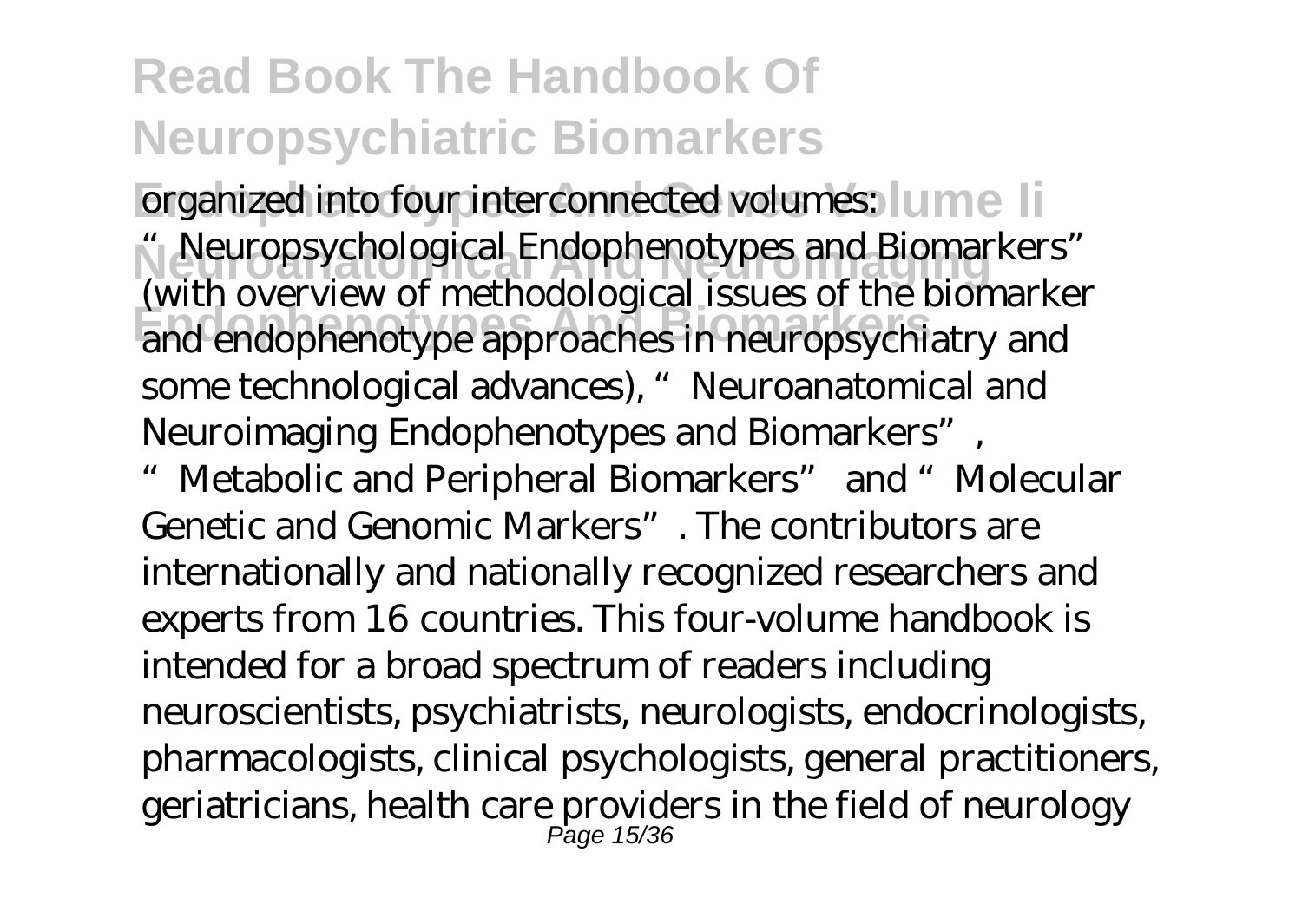and mental health interested in trends that have crystallized in the last decade, and trends that can be expected to further **Endophenotypes And Biomarkers** also be a useful resource for the teaching of psychiatry, evolve in the coming years. It is hoped that this book will neurology, psychology and mental health.

Neuropsychiatric disorders such as schizophrenia, mood disorders, Alzheimer's disease, epilepsy, alcoholism, substance abuse and others are some of the most debilitating illnesses worldwide characterized by the complexity of causes, and lacking the laboratory tests that may promote diagnostic and prognostic procedures. Recent advances in neuroscience, genomic, genetic, proteomic and metabolomic knowledge and technologies have opened the way to Page 16/36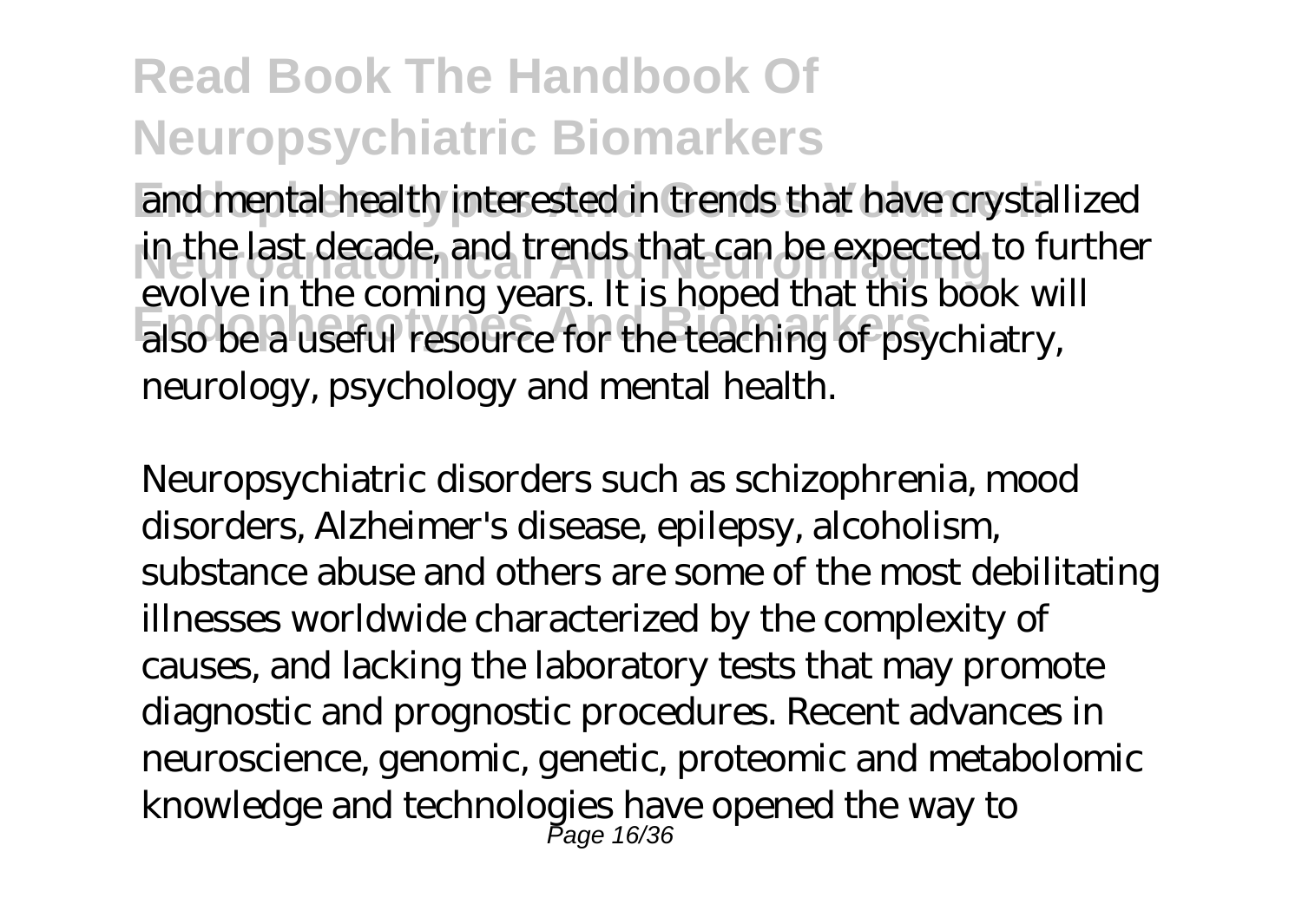searching biomarkers and endophenotypes, which may offer powerful and exciting opportunities to understand the **Endophenotypes And Biomarkers** of neuropsychiatric disorders. The challenge now is to etiology and the underlying pathophysiological mechanisms translate these advances into meaningful diagnostic and therapeutic advances. This book offers a broad synthesis of the current knowledge about diverse topics of the biomarker and endophenotype strategies in neuropsychiatry. The book is organized into four interconnected volumes:

"Neuropsychological Endophenotypes and Biomarkers" (with overview of methodological issues of the biomarker and endophenotype approaches in neuropsychiatry and some technological advances), "Neuroanatomical and Neuroimaging Endophenotypes and Biomarkers", Page 17/36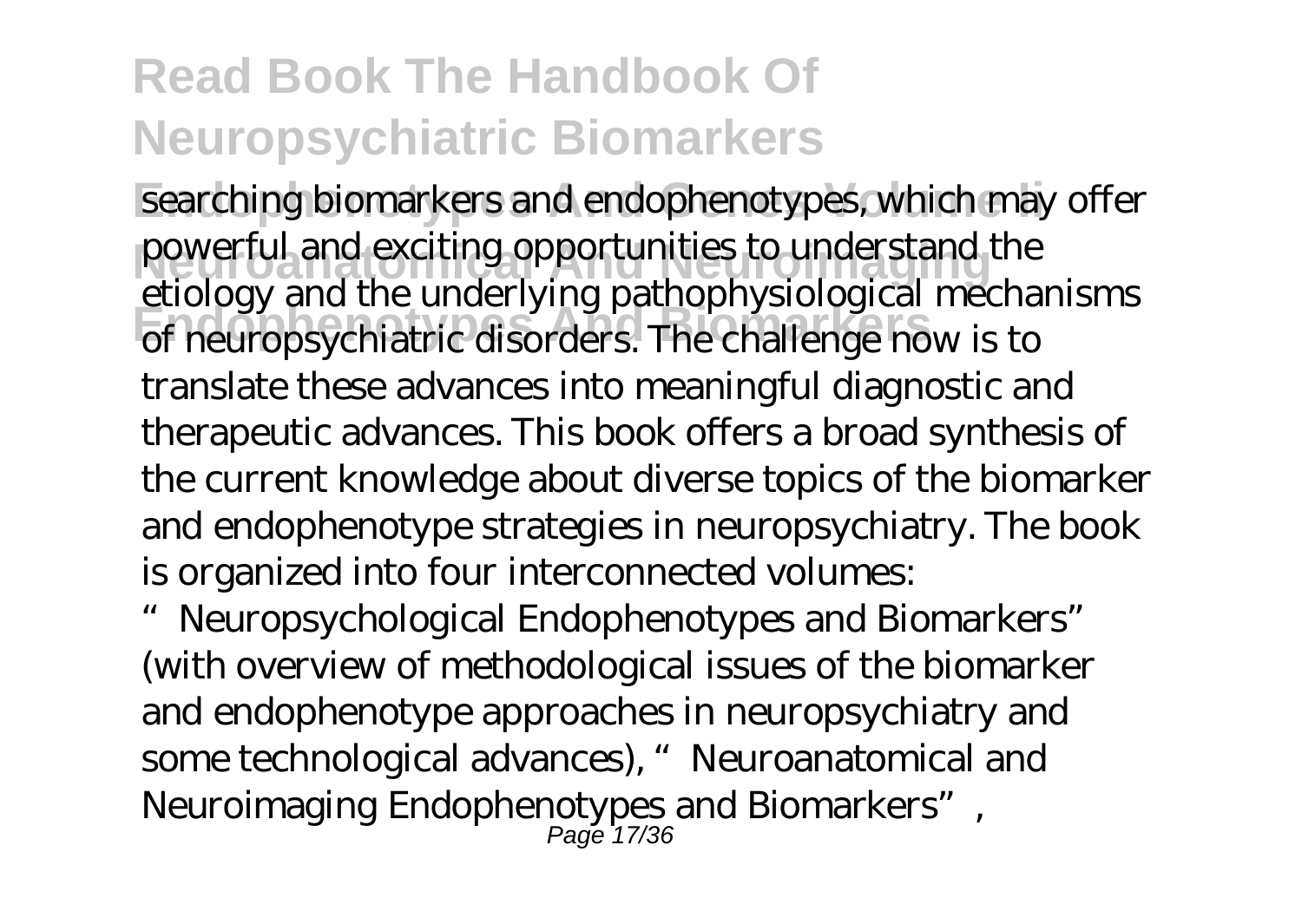**E** Metabolic and Peripheral Biomarkers" and "Molecular Genetic and Genomic Markers". The contributors are **Endophenotypes And Biomarkers** experts from 16 countries. This four-volume handbook is internationally and nationally recognized researchers and intended for a broad spectrum of readers including neuroscientists, psychiatrists, neurologists, endocrinologists, pharmacologists, clinical psychologists, general practitioners, geriatricians, health care providers in the field of neurology and mental health interested in trends that have crystallized in the last decade, and trends that can be expected to further evolve in the coming years. It is hoped that this book will also be a useful resource for the teaching of psychiatry, neurology, psychology and mental health.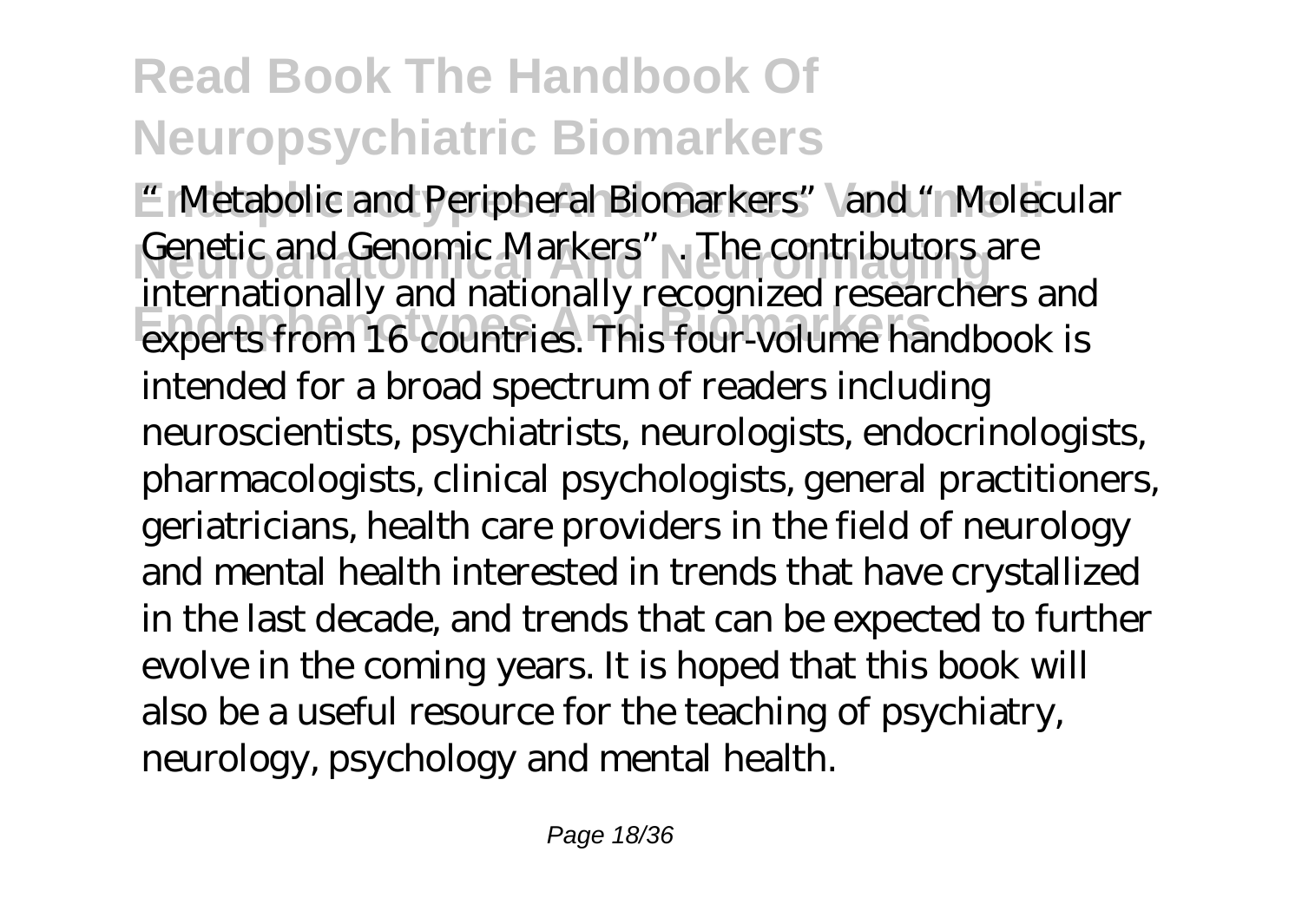Neuropsychiatric disorders such as schizophrenia, mood disorders, Alzheimer's disease, epilepsy, alcoholism, **Endophenotypes And Biomarkers** illnesses worldwide characterized by the complexity of substance abuse and others are some of the most debilitating causes, and lacking the laboratory tests that may promote diagnostic and prognostic procedures. Recent advances in neuroscience, genomic, genetic, proteomic and metabolomic knowledge and technologies have opened the way to searching biomarkers and endophenotypes, which may offer powerful and exciting opportunities to understand the etiology and the underlying pathophysiological mechanisms of neuropsychiatric disorders. The challenge now is to translate these advances into meaningful diagnostic and therapeutic advances. This book offers a broad synthesis of Page 19/36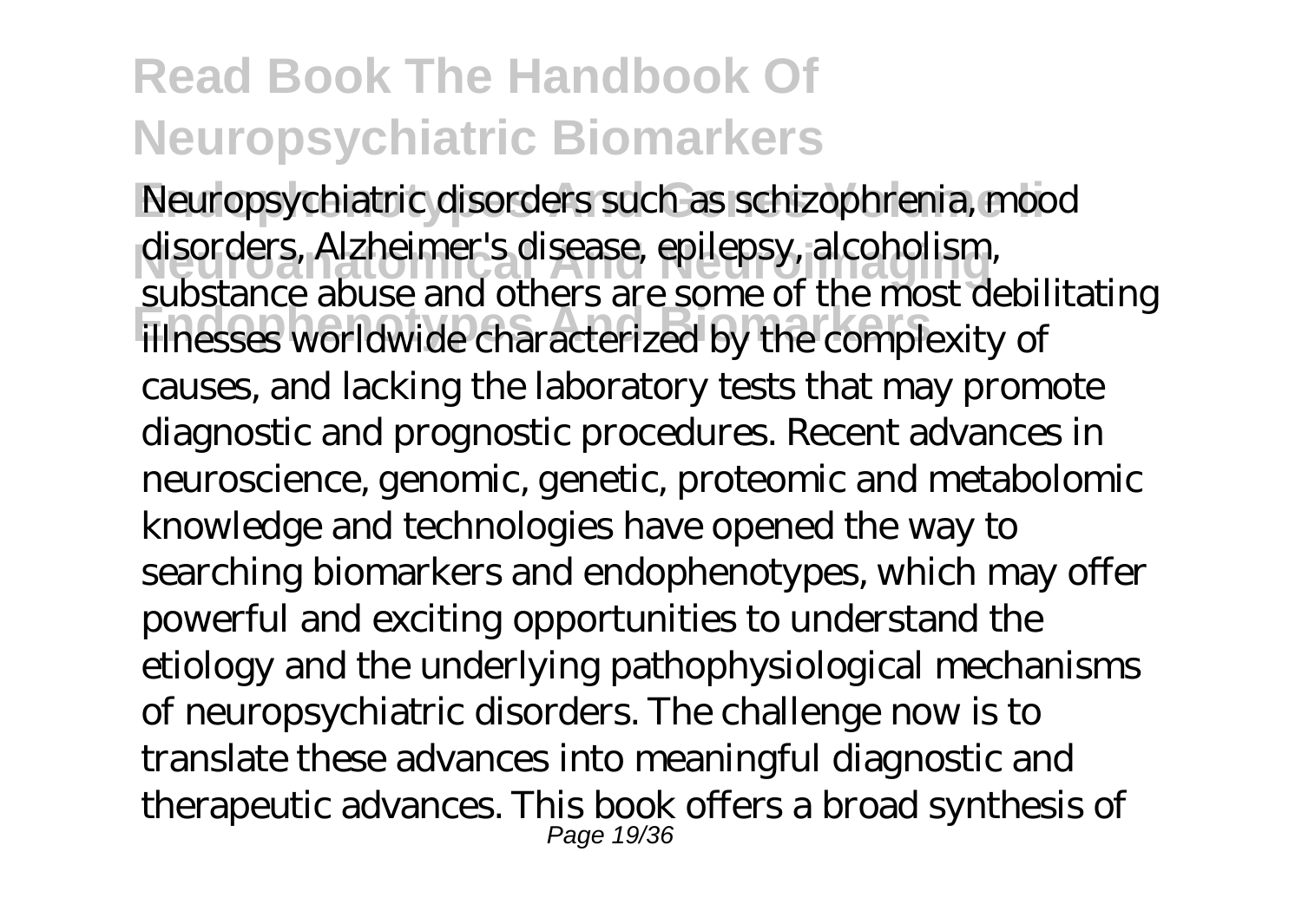the current knowledge about diverse topics of the biomarker and endophenotype strategies in neuropsychiatry. The book is organized into four interconnected volumes:

**Endophenotypes And Biomarkers** "Neuropsychological Endophenotypes and Biomarkers" (with overview of methodological issues of the biomarker and endophenotype approaches in neuropsychiatry and some technological advances), "Neuroanatomical and Neuroimaging Endophenotypes and Biomarkers",

"Metabolic and Peripheral Biomarkers" and "Molecular Genetic and Genomic Markers". The contributors are internationally and nationally recognized researchers and experts from 16 countries. This four-volume handbook is intended for a broad spectrum of readers including neuroscientists, psychiatrists, neurologists, endocrinologists, Page 20/36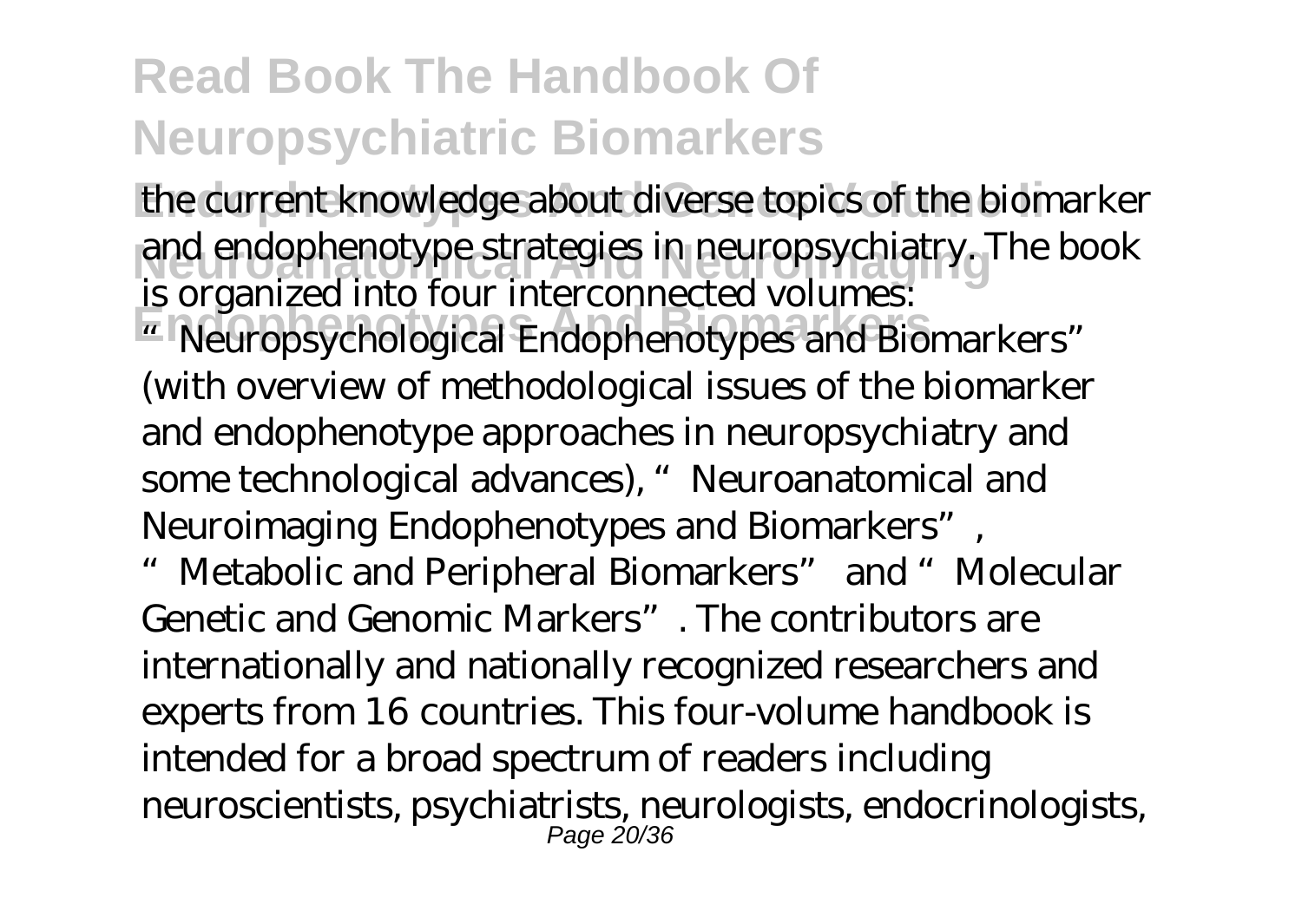pharmacologists, clinical psychologists, general practitioners, geriatricians, health care providers in the field of neurology **Endophenotypes And Biomarkers** in the last decade, and trends that can be expected to further and mental health interested in trends that have crystallized evolve in the coming years. It is hoped that this book will also be a useful resource for the teaching of psychiatry, neurology, psychology and mental health.

Neuropsychiatric disorders such as schizophrenia, mood disorders, Alzheimer's disease, epilepsy, alcoholism, substance abuse and others are one of the most debilitating illnesses worldwide characterizing by the complexity of the Page 21/36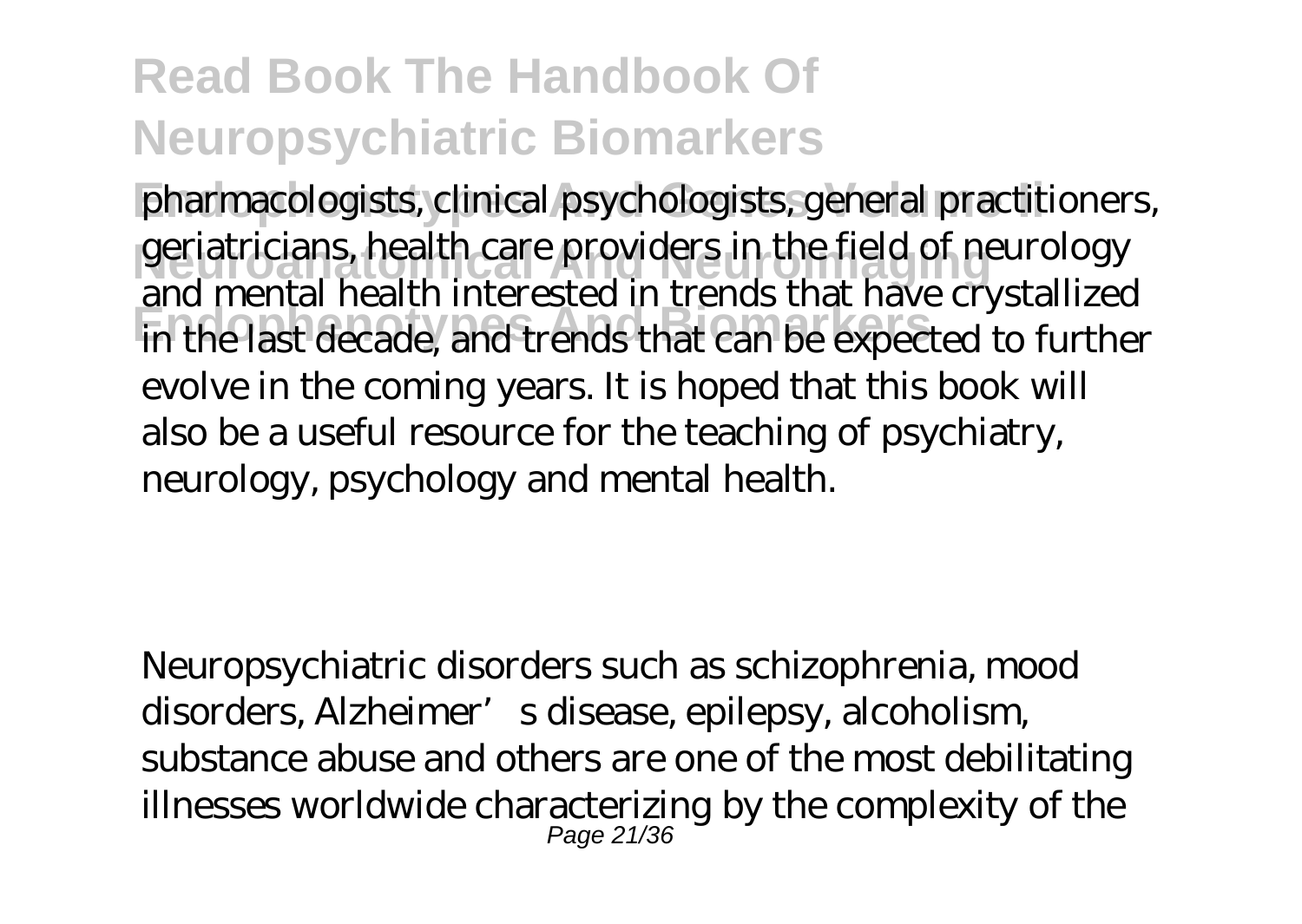causes, and lacking the laboratory tests that may promote diagnostic and prognostic procedures. Recent advances in **Endophenotypes And Biomarkers** knowledge and technologies have opened the way to neuroscience, genomic, genetic, proteomic and metabolomic searching biomarkers and endophenotypes, which may offer powerful and exciting opportunity to understand the etiology and the underlying pathophysiological mechanisms of neuropsychiatric disorders. The challenge now is to translate these advances into meaningful diagnostic and therapeutic advances. This book offers a broad synthesis of the current knowledge about diverse topics of the biomarker and endophenotype strategies in neuropsychiatry. The book is organized into four interconnected volumes:

"Neuropsychological Endophenotypes and Biomarkers" Page 22/36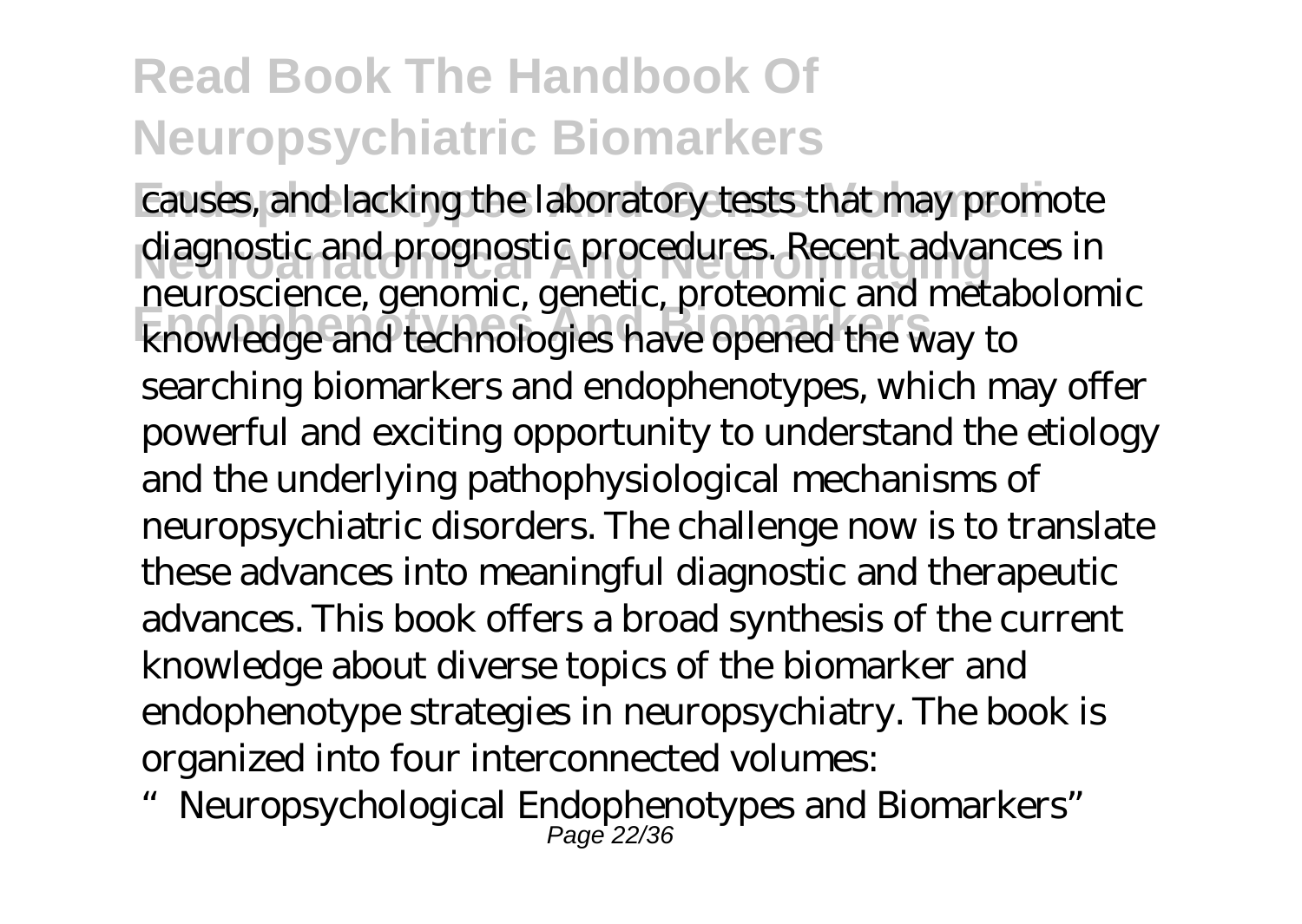(with overview of methodological issues of the biomarker and endophenotype approaches in neuropsychiatry and **Endophenotypes And Biomarkers** Neuroimaging Endophenotypes and Biomarkers", some technological advances), "Neuroanatomical and

Metabolic and Peripheral Biomarkers" and "Molecular Genetic and Genomic Markers". The contributors are internationally and nationally recognized researchers and experts from 16 countries. This four-volume handbook is intended for a broad spectrum of readers including neuroscientists, psychiatrists, neurologists, endocrinologists, pharmacologists, clinical psychologists, general practitioners, geriatricians, health care providers in the field of neurology and mental health interested in trends that have crystallized in the last decade, and trends that can be expected to further Page 23/36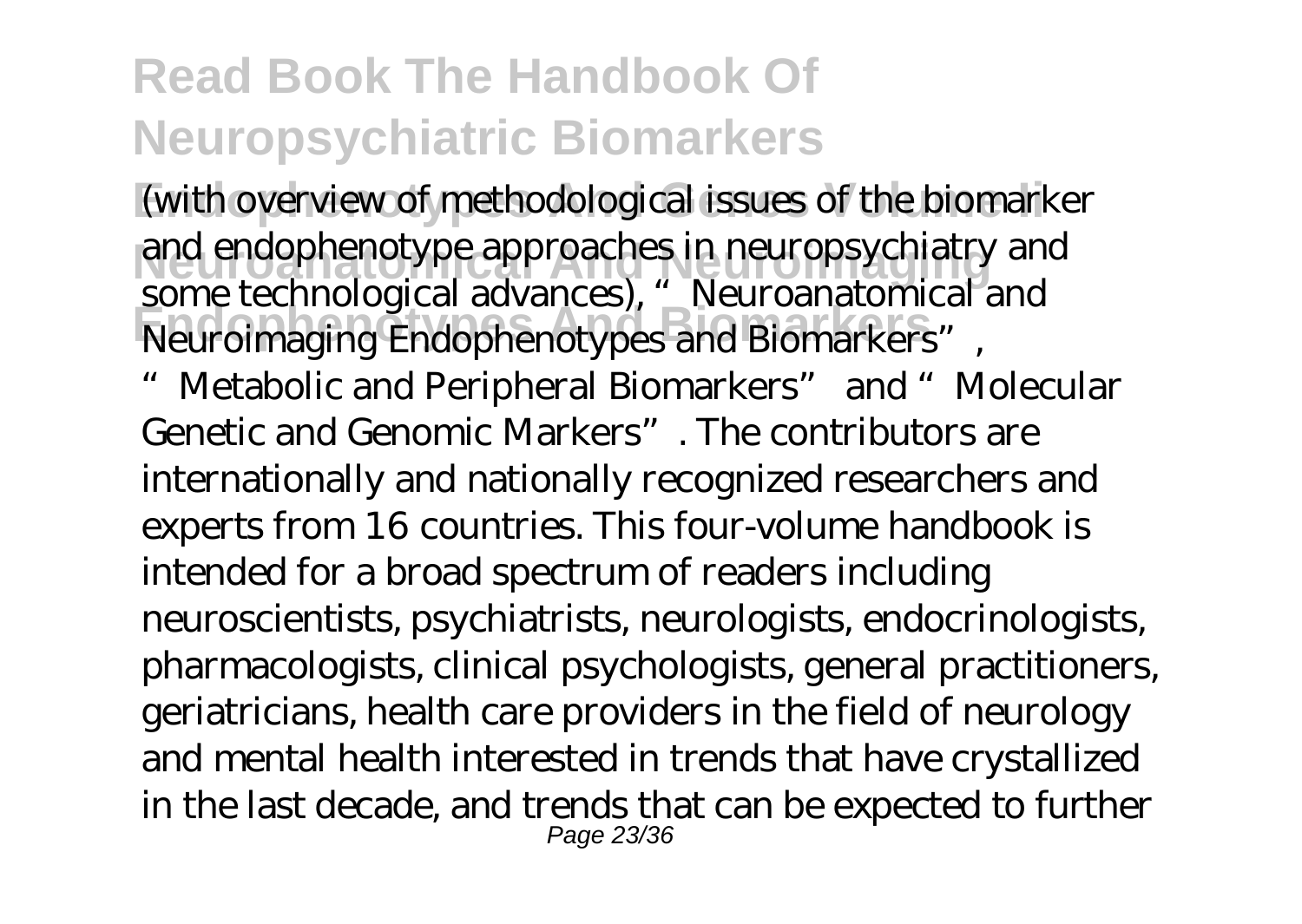evolve in the coming years. It is hoped that this book will also be a useful resource for the teaching of psychiatry, **Endophenotypes And Biomarkers** neurology, psychology and mental health.

Neuropsychiatric disorders such as schizophrenia, mood disorders, Alzheimer's disease, epilepsy, alcoholism, substance abuse and others are one of the most debilitating illnesses worldwide characterizing by the complexity of the causes, and lacking the laboratory tests that may promote diagnostic and prognostic procedures. Recent advances in neuroscience, genomic, genetic, proteomic and metabolomic knowledge and technologies have opened the way to searching biomarkers and endophenotypes, which may offer powerful and exciting opportunity to understand the etiology Page 24/36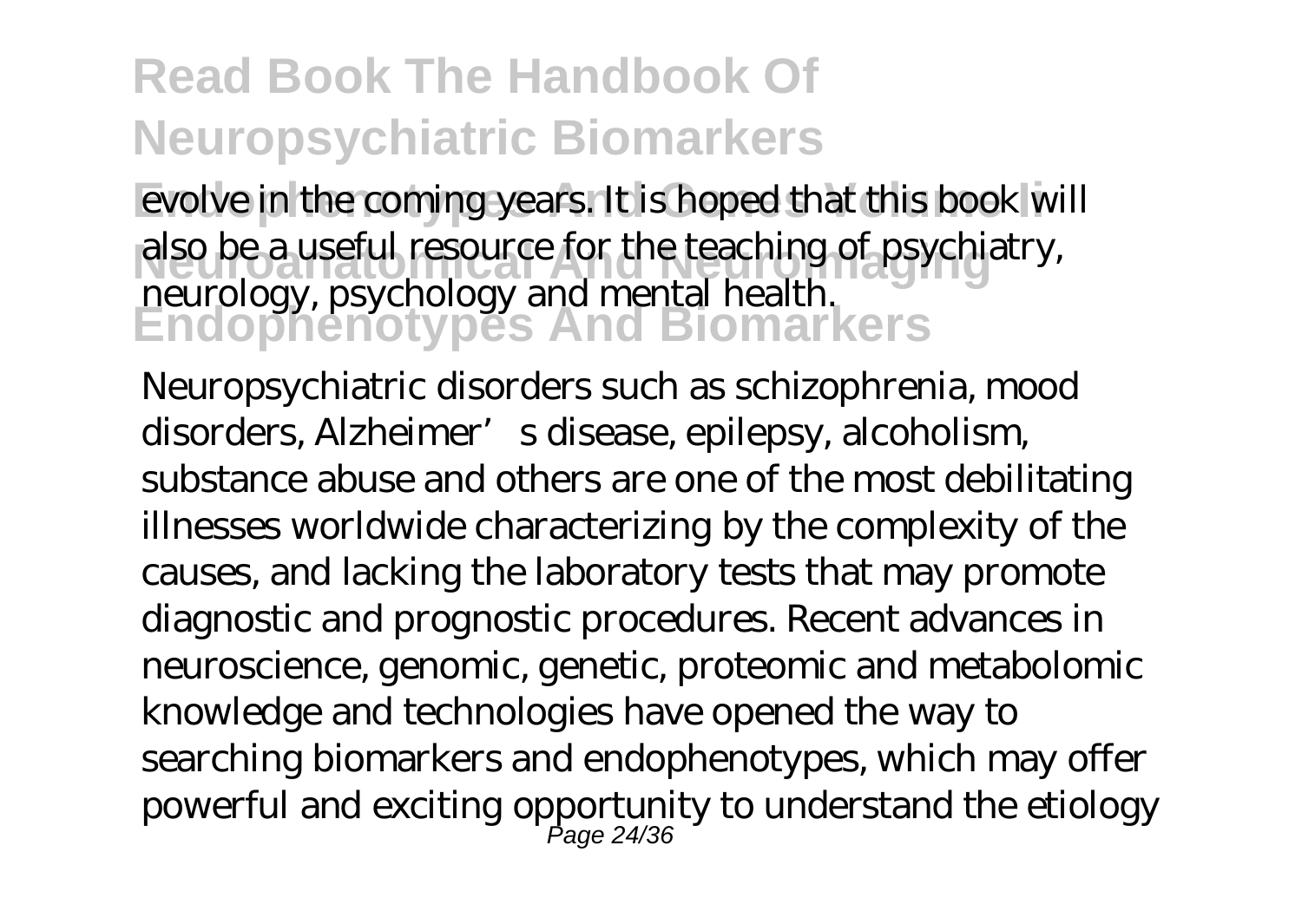and the underlying pathophysiological mechanisms of neuropsychiatric disorders. The challenge now is to translate **Endophenotypes And Biomarkers** advances. This book offers a broad synthesis of the current these advances into meaningful diagnostic and therapeutic knowledge about diverse topics of the biomarker and endophenotype strategies in neuropsychiatry. The book is organized into four interconnected volumes:

"Neuropsychological Endophenotypes and Biomarkers" (with overview of methodological issues of the biomarker and endophenotype approaches in neuropsychiatry and some technological advances), "Neuroanatomical and Neuroimaging Endophenotypes and Biomarkers",

"Metabolic and Peripheral Biomarkers" and "Molecular Genetic and Genomic Markers". The contributors are Page 25/36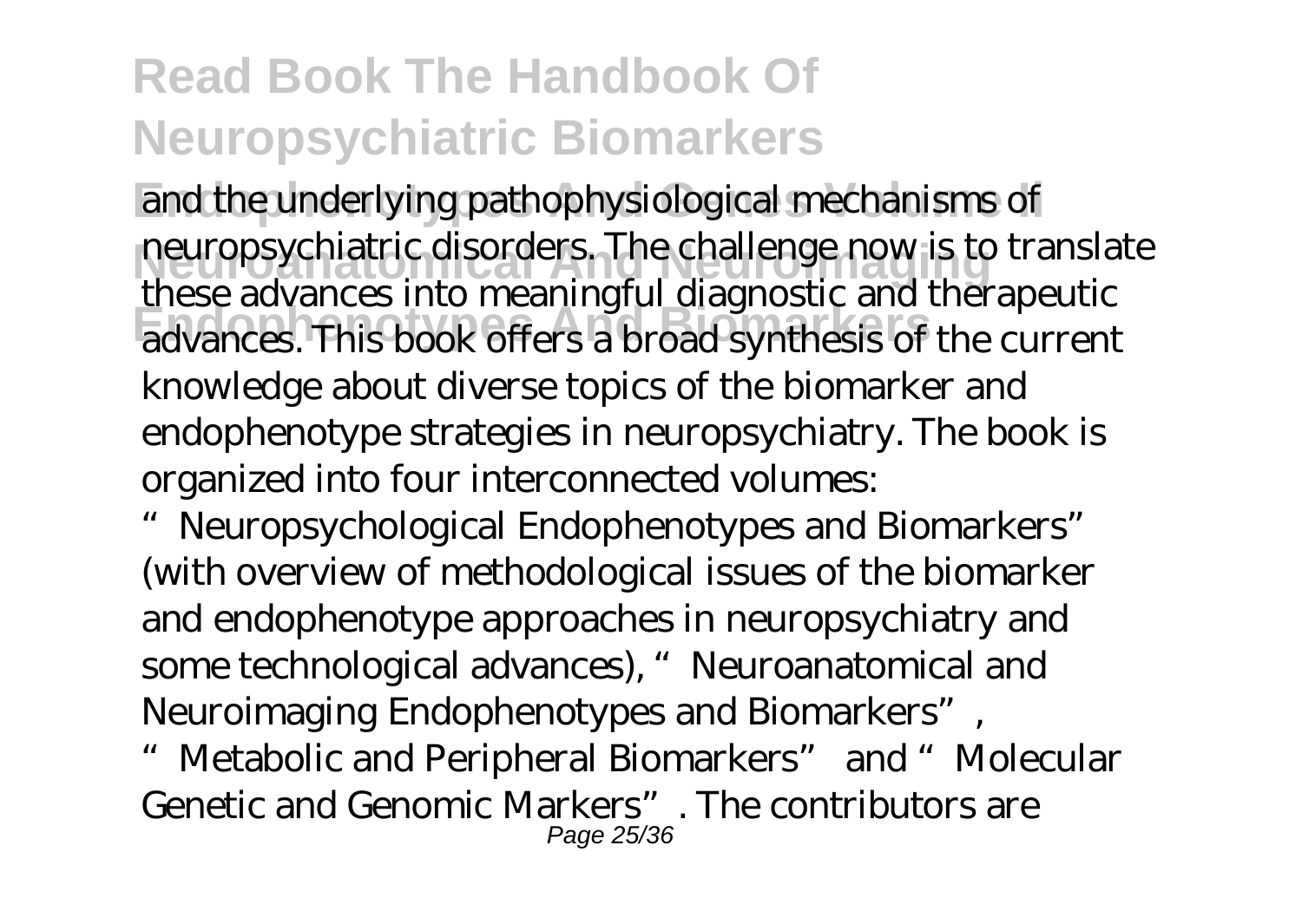internationally and nationally recognized researchers and experts from 16 countries. This four-volume handbook is **Endophenotypes And Biomarkers** neuroscientists, psychiatrists, neurologists, endocrinologists, intended for a broad spectrum of readers including pharmacologists, clinical psychologists, general practitioners, geriatricians, health care providers in the field of neurology and mental health interested in trends that have crystallized in the last decade, and trends that can be expected to further evolve in the coming years. It is hoped that this book will also be a useful resource for the teaching of psychiatry, neurology, psychology and mental health.

Neuropsychiatric disorders such as schizophrenia, mood disorders, Alzheimer's disease, epilepsy, alcoholism, Page 26/36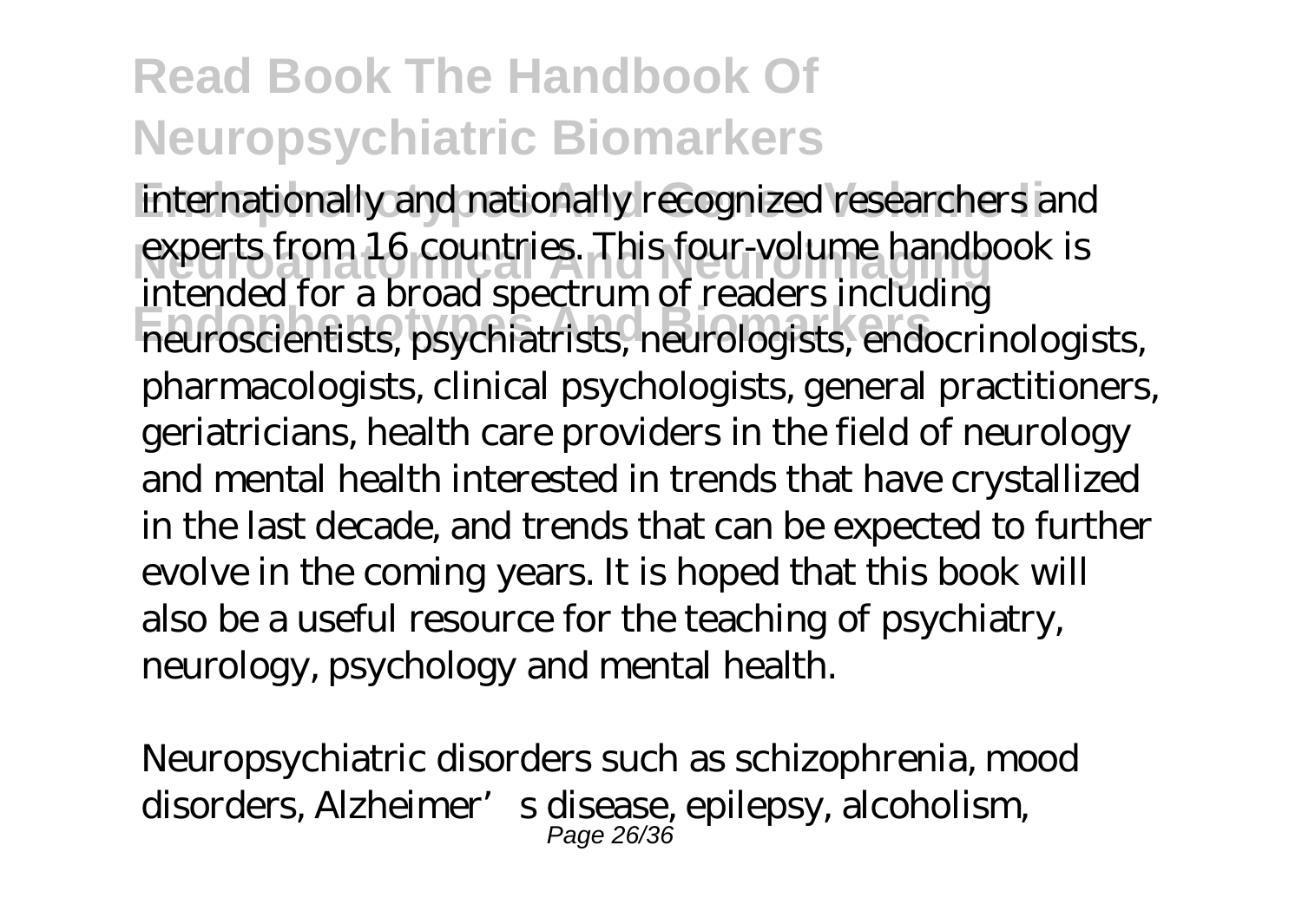substance abuse and others are one of the most debilitating illnesses worldwide characterizing by the complexity of the diagnostic and prognostic procedures. Recent advances in causes, and lacking the laboratory tests that may promote neuroscience, genomic, genetic, proteomic and metabolomic knowledge and technologies have opened the way to searching biomarkers and endophenotypes, which may offer powerful and exciting opportunity to understand the etiology and the underlying pathophysiological mechanisms of neuropsychiatric disorders. The challenge now is to translate these advances into meaningful diagnostic and therapeutic advances. This book offers a broad synthesis of the current knowledge about diverse topics of the biomarker and endophenotype strategies in neuropsychiatry. The book is Page 27/36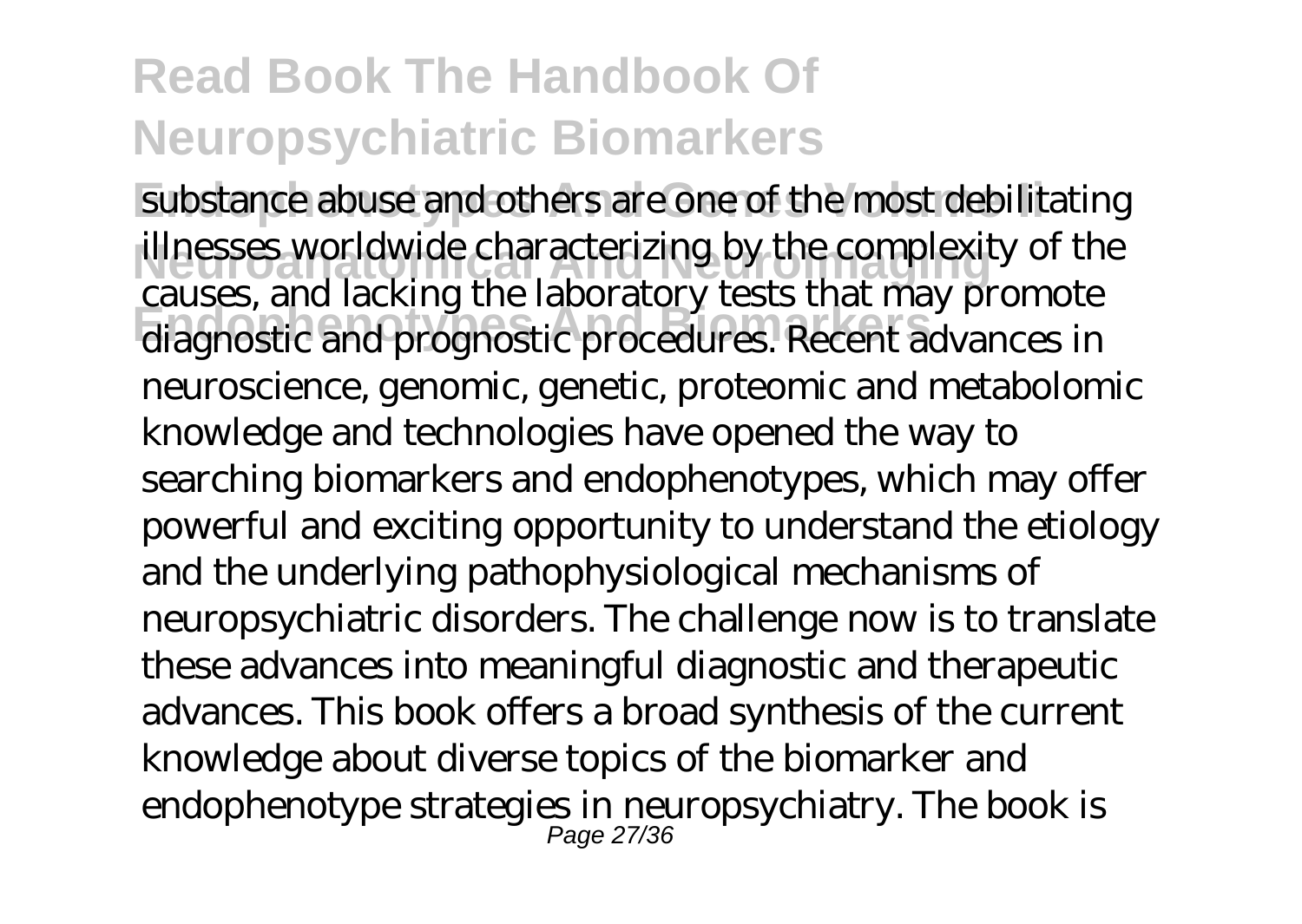organized into four interconnected volumes: I ume Ii **Neuroanatomical And Neuroimaging** "Neuropsychological Endophenotypes and Biomarkers" **Endophenotypes And Biomarkers** and endophenotype approaches in neuropsychiatry and (with overview of methodological issues of the biomarker some technological advances), "Neuroanatomical and Neuroimaging Endophenotypes and Biomarkers",

"Metabolic and Peripheral Biomarkers" and "Molecular Genetic and Genomic Markers". The contributors are internationally and nationally recognized researchers and experts from 16 countries. This four-volume handbook is intended for a broad spectrum of readers including neuroscientists, psychiatrists, neurologists, endocrinologists, pharmacologists, clinical psychologists, general practitioners, geriatricians, health care providers in the field of neurology Page 28/36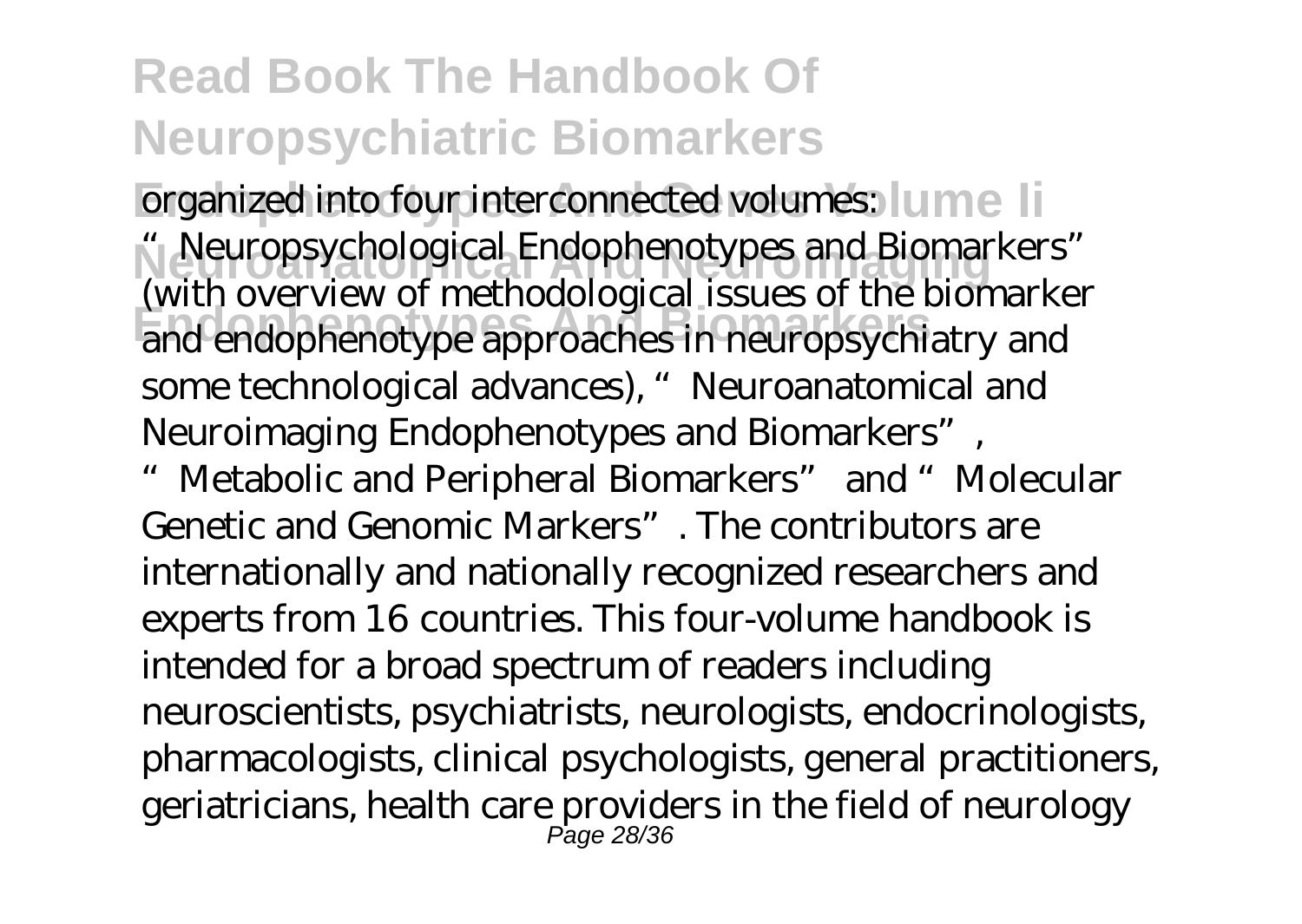and mental health interested in trends that have crystallized in the last decade, and trends that can be expected to further **Endophenotypes And Biomarkers** also be a useful resource for the teaching of psychiatry, evolve in the coming years. It is hoped that this book will neurology, psychology and mental health.

Neuropsychiatric disorders such as schizophrenia, mood disorders, Alzheimer's disease, epilepsy, alcoholism, substance abuse and others are some of the most debilitating illnesses worldwide characterized by the complexity of causes, and lacking the laboratory tests that may promote diagnostic and prognostic procedures. Recent advances in neuroscience, genomic, genetic, proteomic and metabolomic knowledge and technologies have opened the way to Page 29/36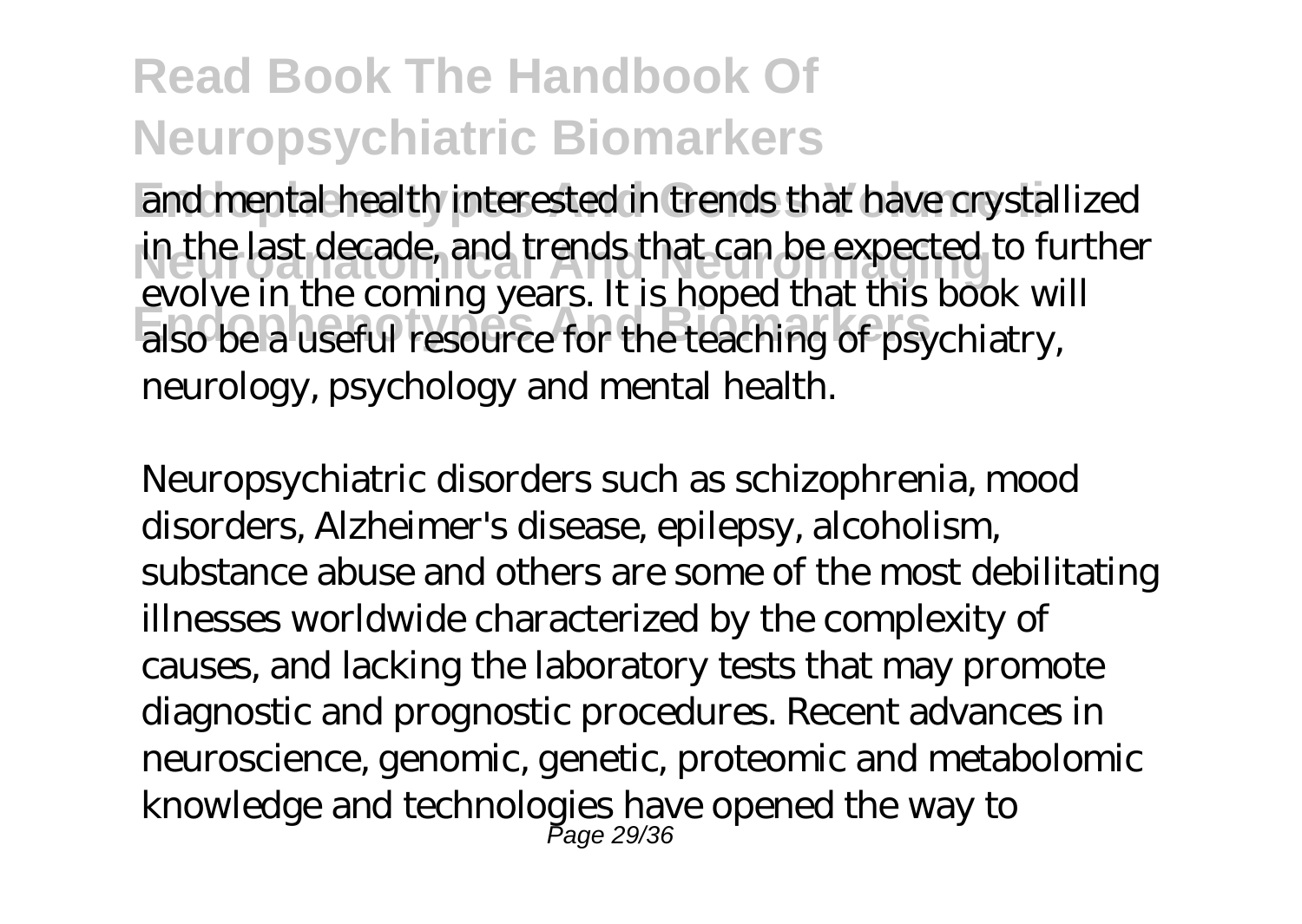searching biomarkers and endophenotypes, which may offer powerful and exciting opportunities to understand the **Endophenotypes And Biomarkers** of neuropsychiatric disorders. The challenge now is to etiology and the underlying pathophysiological mechanisms translate these advances into meaningful diagnostic and therapeutic advances. This book offers a broad synthesis of the current knowledge about diverse topics of the biomarker and endophenotype strategies in neuropsychiatry. The book is organized into four interconnected volumes:

"Neuropsychological Endophenotypes and Biomarkers" (with overview of methodological issues of the biomarker and endophenotype approaches in neuropsychiatry and some technological advances), "Neuroanatomical and Neuroimaging Endophenotypes and Biomarkers", Page 30/36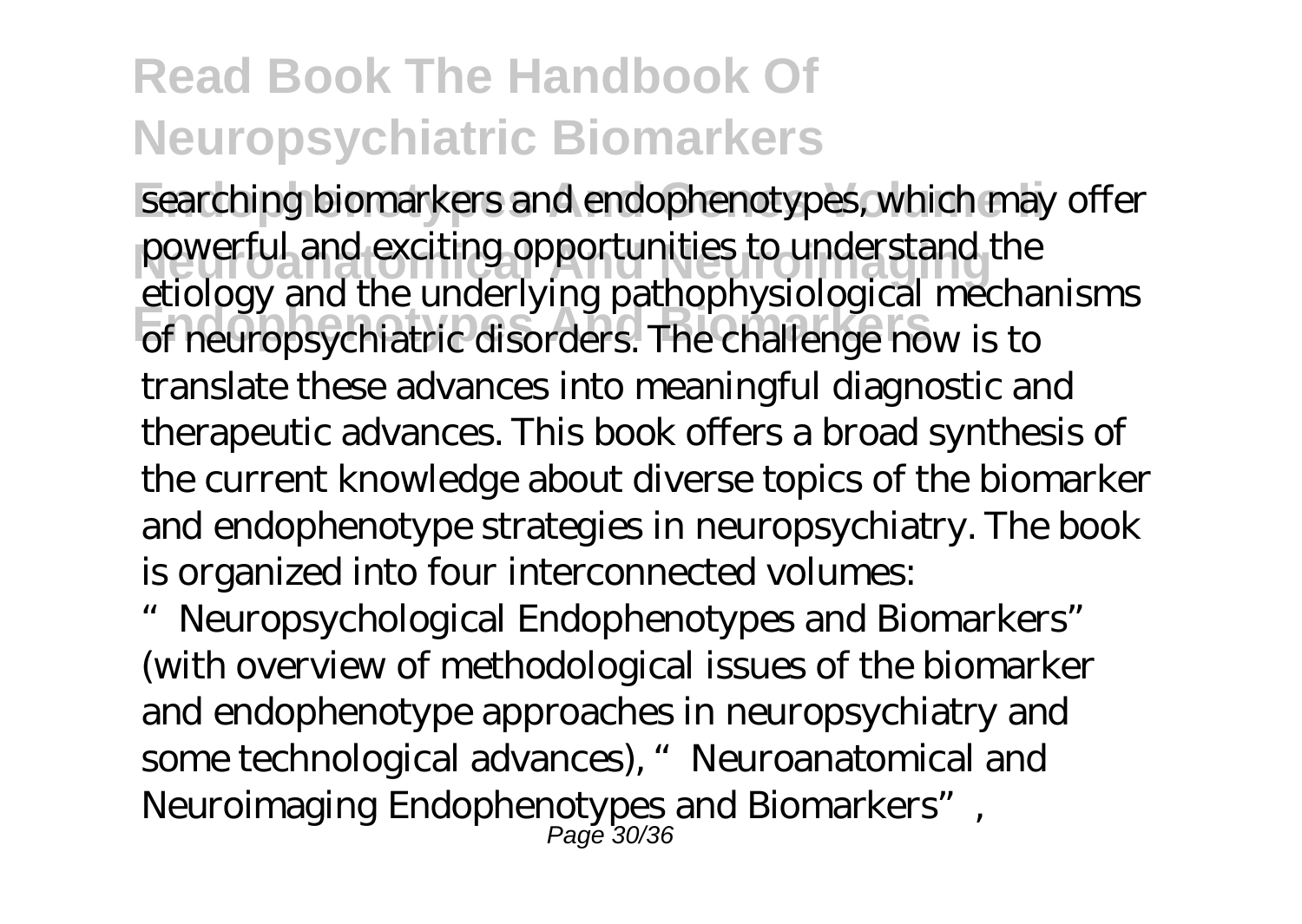**E** Metabolic and Peripheral Biomarkers" and "Molecular Genetic and Genomic Markers". The contributors are **Endophenotypes And Biomarkers** experts from 16 countries. This four-volume handbook is internationally and nationally recognized researchers and intended for a broad spectrum of readers including neuroscientists, psychiatrists, neurologists, endocrinologists, pharmacologists, clinical psychologists, general practitioners, geriatricians, health care providers in the field of neurology and mental health interested in trends that have crystallized in the last decade, and trends that can be expected to further evolve in the coming years. It is hoped that this book will also be a useful resource for the teaching of psychiatry, neurology, psychology and mental health.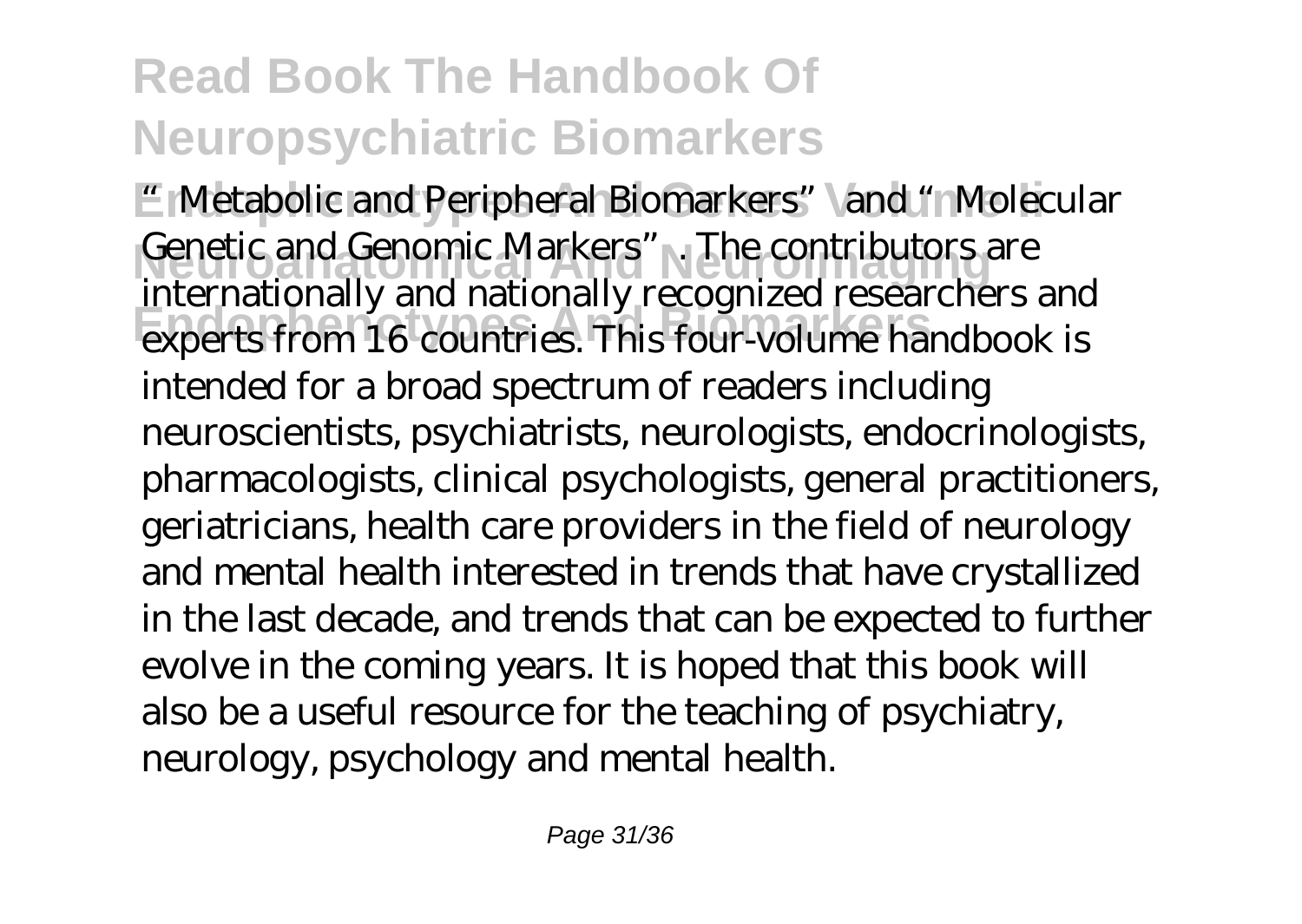Neuroprotection is a novel perspective for the treatment of disorders that lead to neurodegeneration and disabilities as a result of determination of health and the temperature. result of deterioration of neurons due to apoptosis, oxidative mechanisms have implications not only for neurodegenerative disorders, but also for schizophrenia, mood and cognitive disorders. The purpose of this book is to provide an up-to-date overview of basic and clinical studies concerning the neuroprotective approach, mechanisms, and several compounds with neuroprotective properties that may contribute to more efficacious treatment of major mental health disorders. The book is divided into two sections. The first section serves as an introduction and overview of conceptual issues of the neuroprotective approach, and some Page 32/36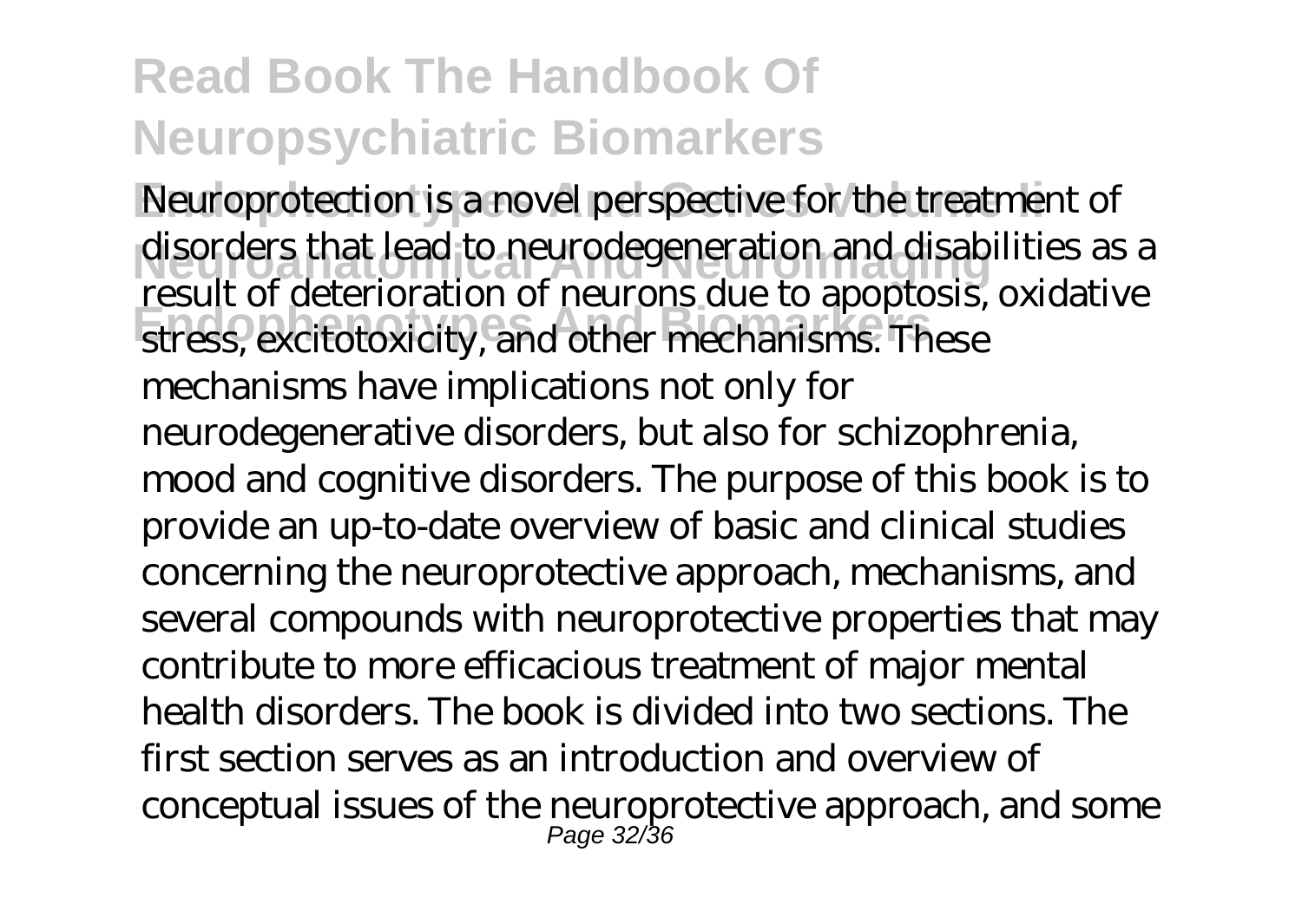neurobiological advances. Chapters in this section review definitions, perspectives, and issues that provide a **Endophenotypes And Biomarkers** includes chapters in which the authors present and discuss conceptual base for the rest of the book. In addition, this part the findings from basic studies of neurodegenerative mechanisms that are associated with the pathogenesis of major mental health disorders. The second section focuses on findings obtained from clinical trials with neuroprotective compounds, and neuromodulatory techniques. The takehome message is that principles of the neuroprotective approach may be applied to treatment of schizophrenia, mood and cognitive disorders. Contributors to this book are among the most active investigators and clinicians in the field who provide new perspectives not only clarifying Page 33/36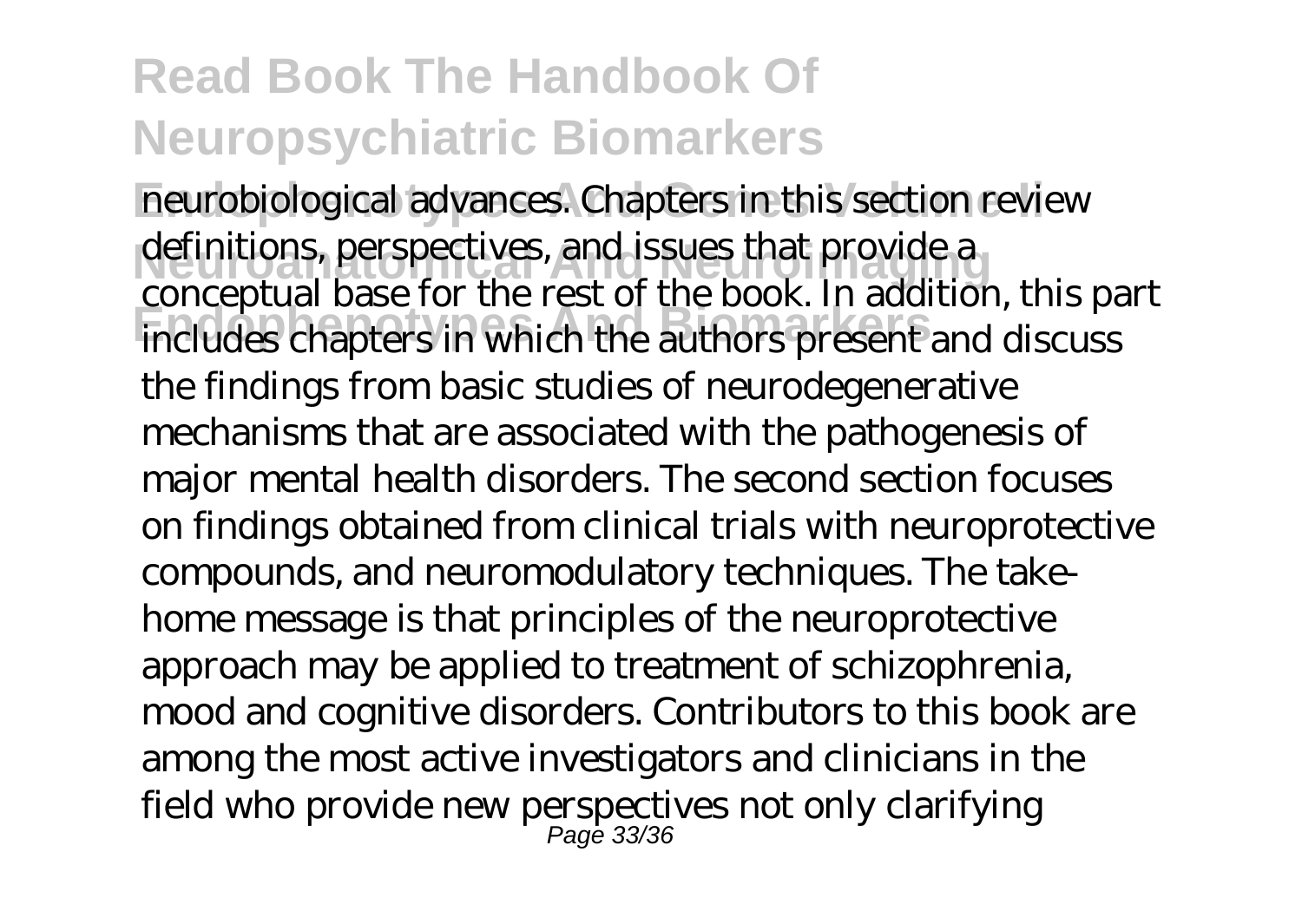ongoing controversies but also propose diverse aspects and new insights to neuroprotection. This book is intended for a **Endophenotypes And Biomarkers** readers including neuroscientists, psychiatrists, neurologists, broad readership, which includes a broad spectrum of pharmacologists, clinical psychologists, general practitioners, geriatricians, graduate students, and policy makers in the fields of mental health.

A few disorders have some of the same symptoms as schizophrenia including schizoaffective disorders, schizophreniform disorder, schizotypal and schizoid personality disorders, delusional disorder, and autism (schizophrenia spectrum disorders). Since the 2000 there has been significant progress in our understanding of the Page 34/36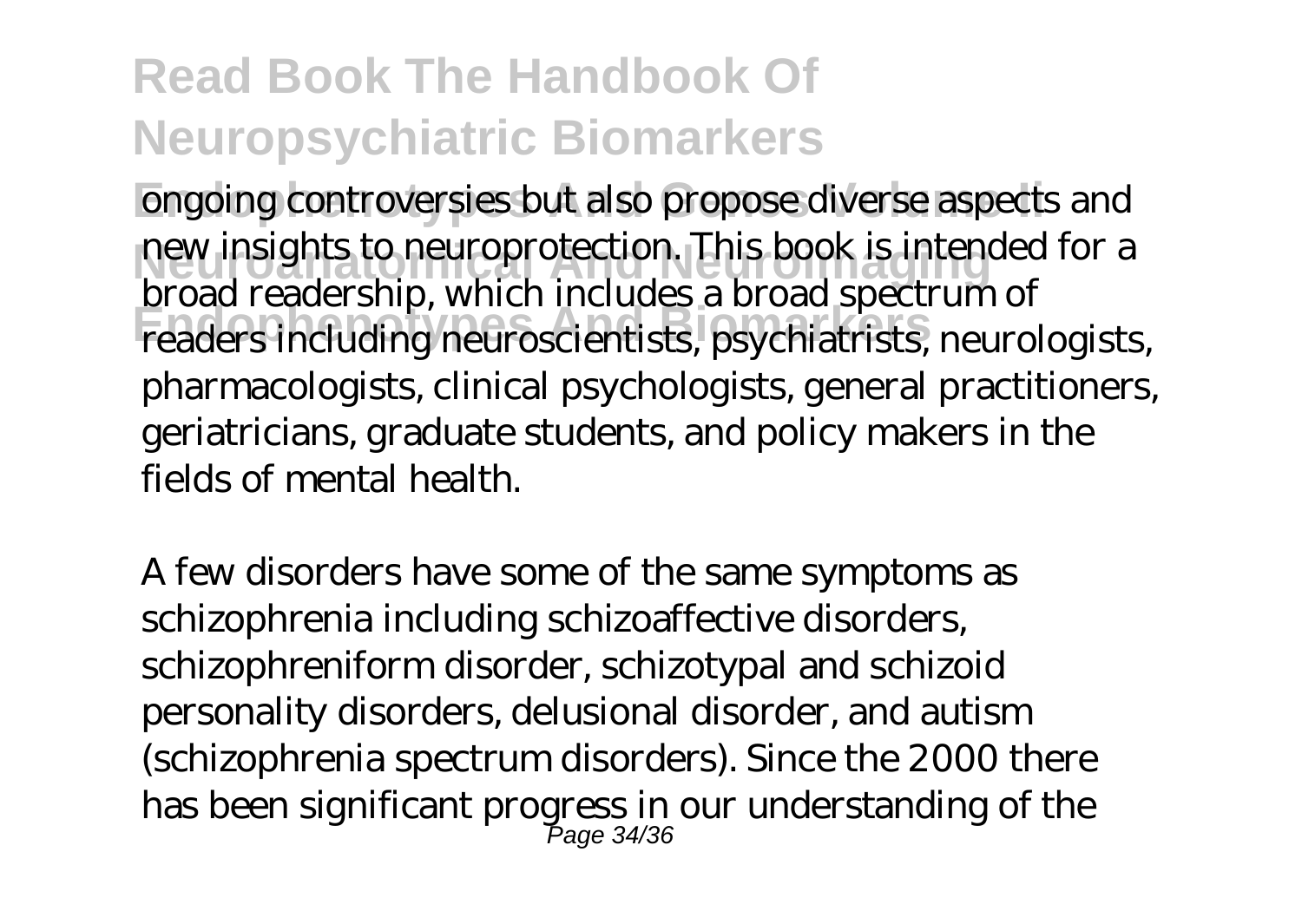early presentations, assessment, suspected neuropathology, and treatment of these disorders. Recent technological **Endophenotypes And Biomarkers** our understanding of the pathophysiology of schizophrenia breakthroughs in basic sciences hold promise for advancing spectrum disorders. This collective monograph reviewers recent researches regarding the origins, onset, course, and outcome of schizophrenia spectrum disorders. In particular, this book will be illustrate new developments in terms of conceptual models, and research methodology, genetics and genomics, brain imaging and neurochemical studies, neurophysiology and information processing in schizophrenia spectrum disorders patients. Also will be highlighted new developments in our understanding of the childhood psychosis, prodromal and first-episode states, in Page 35/36